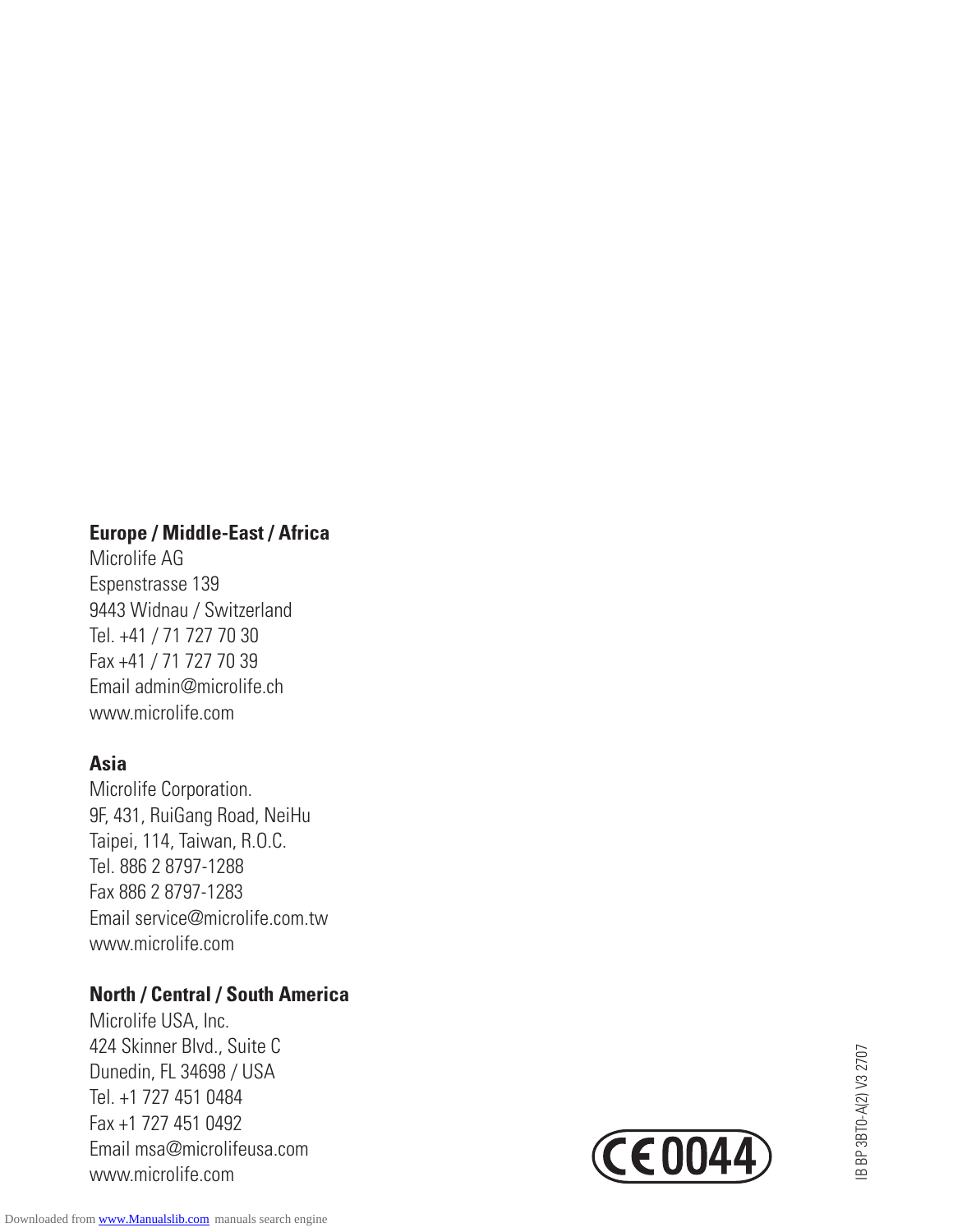

# **microlife BP 3BTO-A**

# **Blood Pressure Monitor for Pregnant Women** Instruction Manual (1-11)

# **Автоматический прибор для измерения артериального давления и частоты пульса для бepeмeнныx** Руководство по пользованию (12-23)

# **Тонометр для вагітних**

Інструкція для користувачів (24-35)



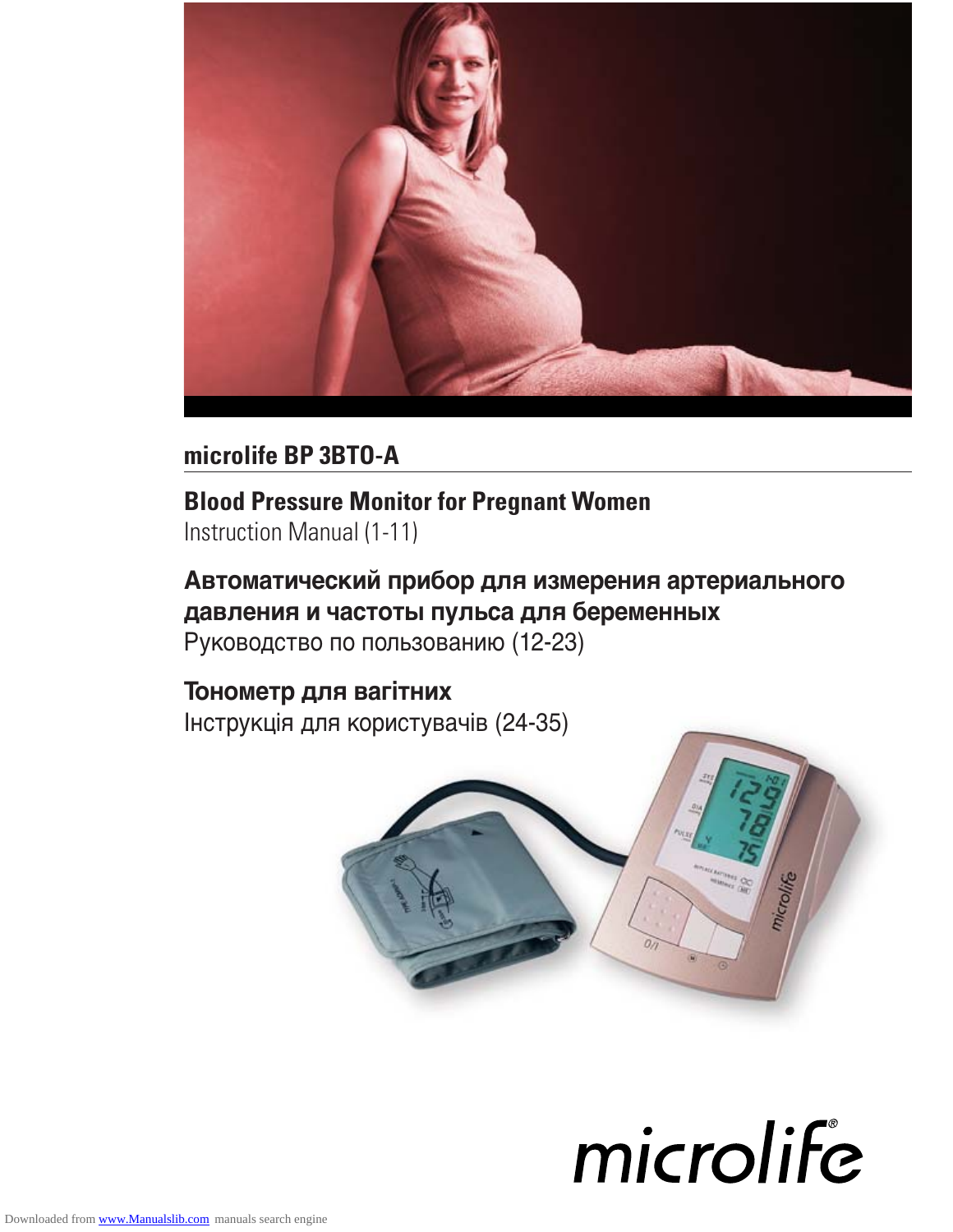# **Blood Pressure Monitor for Pregnant Women**

Instruction Manual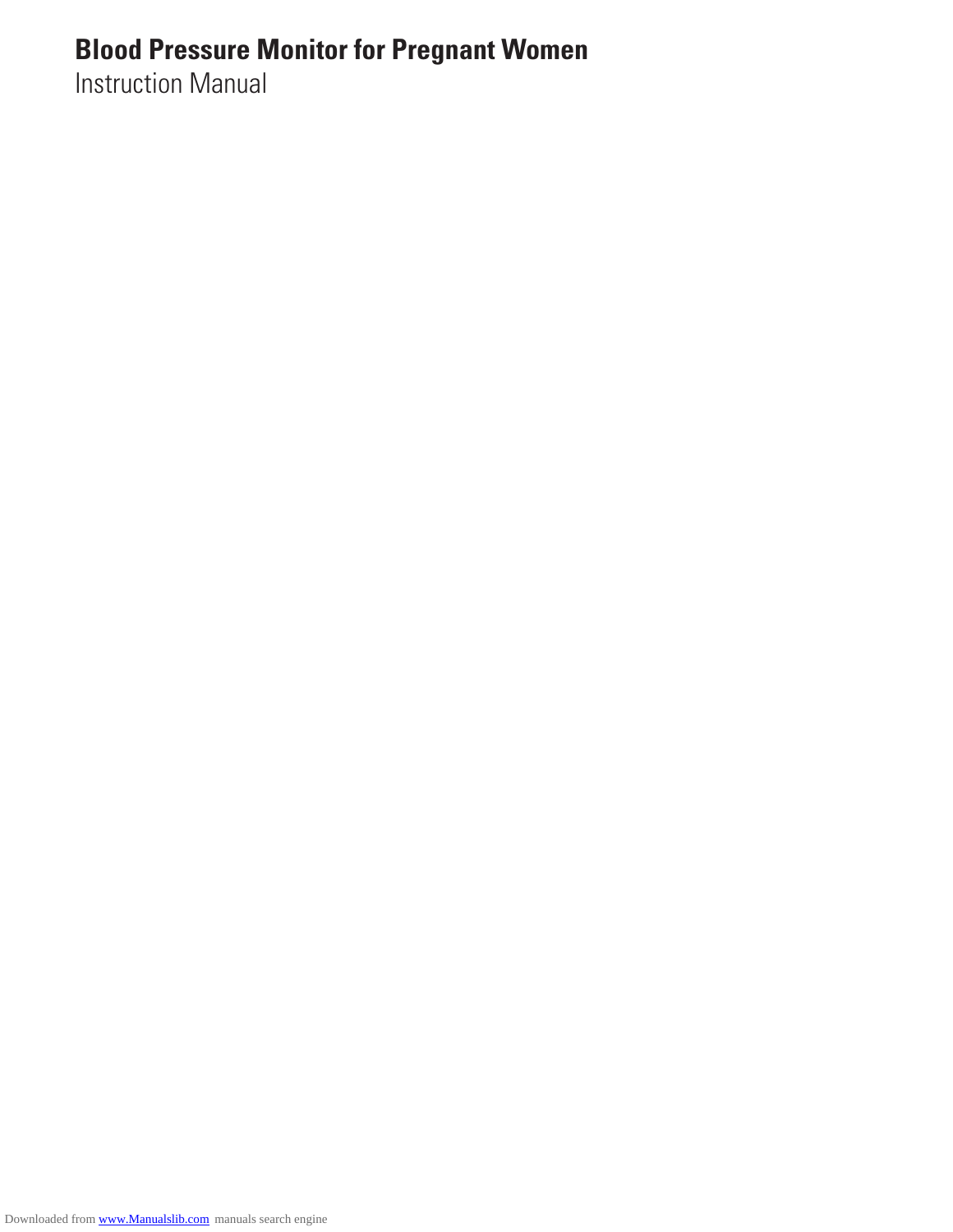# **Table of Contents**

# **1. Introduction**

- 1.1 Features
- 1.2. Important information about self-measurement

# **2. Important Information on the Subject of Blood Pressure and its Measurement**

- 2.1. How does high/low blood pressure arise?
- 2.2. Which values are normal?
- 2.3. What can be done, if regular high/low values are obtained?

# **3. Components of your Blood Pressure Monitor**

#### **4. Using your Blood Pressure Monitor**

- 4.1. Inserting the batteries
- 4.2. Using an mains adapter (special accessory)
- 4.3. Cuff connection
- 4.4. Setting the time and date

# **5. Carrying out a Measurement**

- 5.1. Before the measurement
- 5.2. Common sources of error
- 5.3. Fitting the cuff
- 5.4. Measuring procedure
- 5.5. Discontinuing a measurement
- 5.6. Memory recall of the measurements
- 5.7. Memory cancellation of all measurements

# **6. Error Messages/Malfunctions**

#### **7. Care and Maintenance, Recalibration**

#### **8. Guarantee**

# **9. Technical Specifications**

#### **10. www.microlife.com**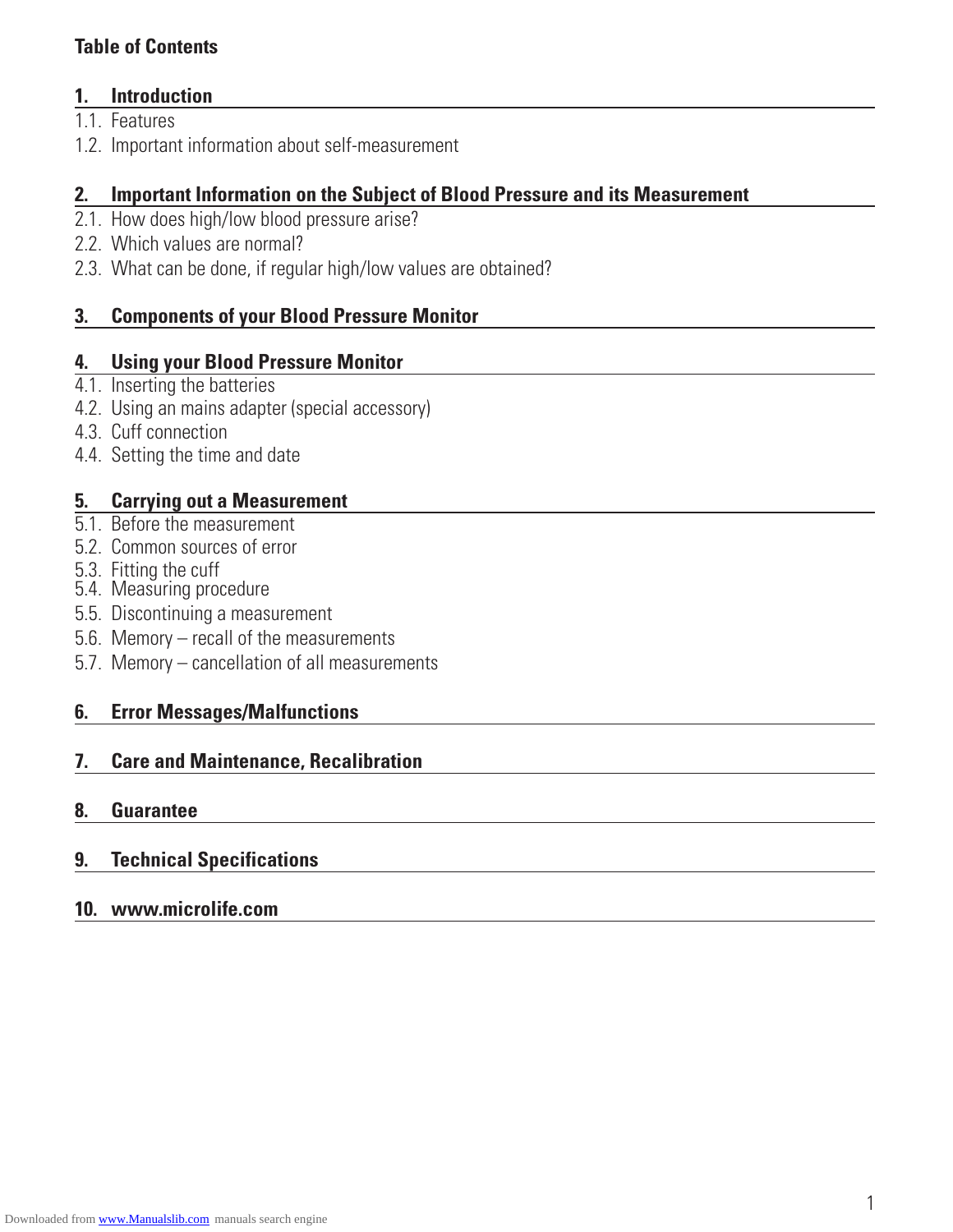# **1. INTRODUCTION**

# **1.1. Features**

Your blood pressure monitor is a fully automatic, digital blood pressure measuring device for use on the upper arm. This monitor enables very fast and reliable measurement of the systolic and diastolic blood pressure as well your pulse by use of the oscillometric method.

Up to 20 % of women develop hypertension during pregnancy. This disease (pre-eclampsia or «toxemia») affects the final outcome of about 5 % of all pregnancies. Pre-eclampsia is a disorder that occurs only during pregnancy. It can be recognized by a clear increase in blood pressure and high protein levels in the urine. The measurement precision of this device has been proven clinically in a comprehensive study carried out by Professor Andrew Shennan at St. Thomas' Hospital, London. This study proved the reading reliability of this monitor during pregnancy and in the presence of pre-eclampsia, making it the first such home-use monitor that is clinically validated for such use and especially suitable for pregnant women. Of course, this device can be used also after the pregnancy or by other family members.

# **Attention!**

# **1.2. Important information about self-measurement**

- **•** Self-measurement means **Control**, not diagnosis or treatment. Your values must always be discussed with your doctor. **Never alter the dosages of any medication without direction from your doctor.**
- **•** The pulse reading is **not** suitable for checking heart pacemakers!
- **•** In cases of cardiac irregularity (Arrhythmia), measurements made with this instrument should only be evaluated after consultation with the doctor.

# **Electromagnetic interference:**

The device contains sensitive electronic components. Therefore, avoid strong electrical or electromagnetic fields in the direct vicinity of the device (e.g. mobile telephones, microwave ovens). These can lead to temporary impairment of the measuring accuracy.

# **2. Important Information on the Subject of Blood Pressure and its Measurement**

# **2.1. How does high/low blood pressure arise?**

Your blood pressure level is determined in the circulatory center of your brain. Your nervous system allows your body to adapt or alter blood pressure in response to different situations. Your body alters your pulse and the width of blood vessels through changes in muscles in the walls of blood vessels.

Your blood pressure reading is highest when the heart pumps or ejects blood – this is called your Systolic Blood Pressure. Your blood pressure reading is lowest when the heart rests (in-between beats) – this is called your Diastolic Blood Pressure.

**Note:** Maintain blood pressure values within a «normal» range(s) in order to prevent particular diseases.

# **2.2. Which values are normal?**

Blood pressure is too high if at rest, the diastolic pressure is above 90 mmHg and/or the systolic blood pressure is over 140 mmHg. If you obtain readings in this range, consult your doctor immediately. High blood pressure values over time damage blood vessels, vital organs such as the kidney and even your heart.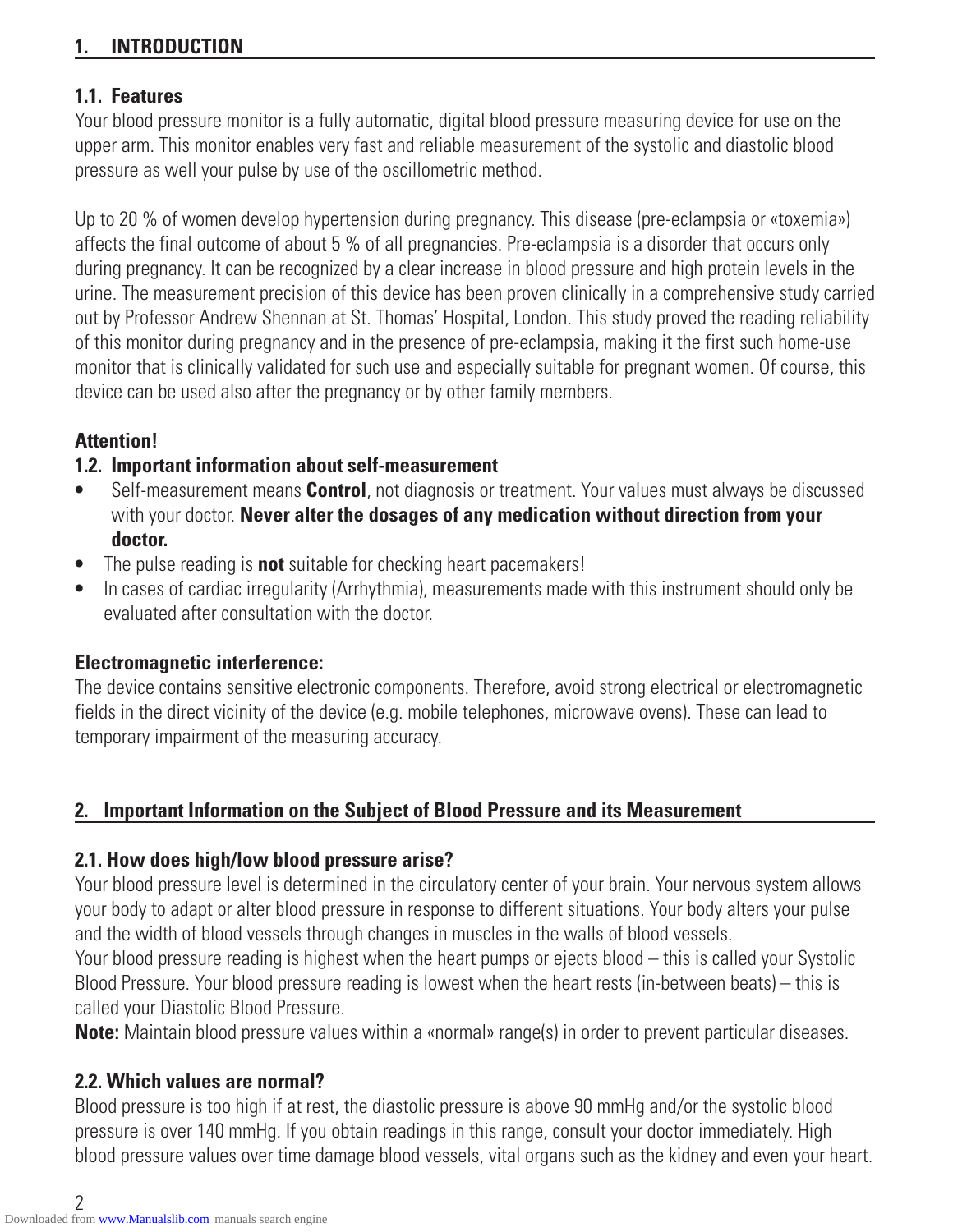When blood pressure values are too low, i.e. systolic values under 100 mmHg and/or diastolic values under 60 mmHg, consult your doctor.

Even with normal blood pressure values, a regular self-check with your blood pressure monitor is recommended. In this way you can detect possible changes in your values early and react appropriately.

If you are undergoing medical treatment to control your blood pressure, please keep a record of the level of your blood pressure by carrying out regular self-measurements at specific times of the day. Show these values to your doctor. **Never use the results of your measurements to independently alter drug doses prescribed by your doctor.**

| Range                 | <b>Systolic</b>       | <b>Diastolic</b>      | <b>Measures</b>                    |
|-----------------------|-----------------------|-----------------------|------------------------------------|
|                       | <b>Blood Pressure</b> | <b>Blood Pressure</b> |                                    |
| <b>Hypotension</b>    | lower than 100        | lower than 60         | Consult your doctor                |
| Optimal range         | between 100 and 120   | between 60 and 80     | Self-check                         |
| Normal range          | between 120 and 130   | between 80 and 85     | Self-check                         |
| High-normal range     | between 130 and 140   | between 85 and 90     | Consult your doctor                |
| Mild hypertension     | between 140 and 160   | between 90 and 100    | Consult your doctor                |
| Moderate hypertension | between 160 and 180   | between 100 and 110   | Consult your doctor                |
| Severe hypertension   | higher than 180       | higher than 110       | Consult your doctor<br>immediately |

Table for classifying blood pressure values (units mmHg) according to World Health Organization:

**Attention!** Adjusted values **during pregnancy** (units mmHg):

| Range               | <b>Systolic</b><br><b>Blood Pressure</b> | <b>Diastolic</b><br><b>Blood Pressure</b> | <b>Measures</b>                    |
|---------------------|------------------------------------------|-------------------------------------------|------------------------------------|
| Normal range        | llower than 140                          | llower than 90                            | ISelf-check                        |
| Hypertension        | higher than 140                          | higher than 90                            | Consult your doctor                |
| Severe hypertension | higher than 160                          | higher than 100                           | Consult your doctor<br>immediately |

Reference: Prof. A.H. Shennan, St. Thomas Hospital, London

# **2.3. What can be done, if regular increased/low values are obtained?**

- a) Please consult your doctor.
- b) Increased blood pressure values (various forms of hypertension) over time are associated with considerable risks to health. Blood vessels in your body are endangered due to constriction caused by deposits in the vessel walls (Arteriosclerosis). This can result in a deficient supply of blood to important organs (heart, brain, muscles). Additionally, the heart will become structurally damaged.
- c) There are many different causes of high blood pressure. We differentiate between the common primary (essential) hypertension, and secondary hypertension. Secondary hypertension can cause organ malfunctions. Please consult your doctor for information about the possible origins of your own increased blood pressure values.
- d) There are lifestyle changes you can make to prevent and reduce high blood pressure. These measures must be part of a healthy lifestyle and include: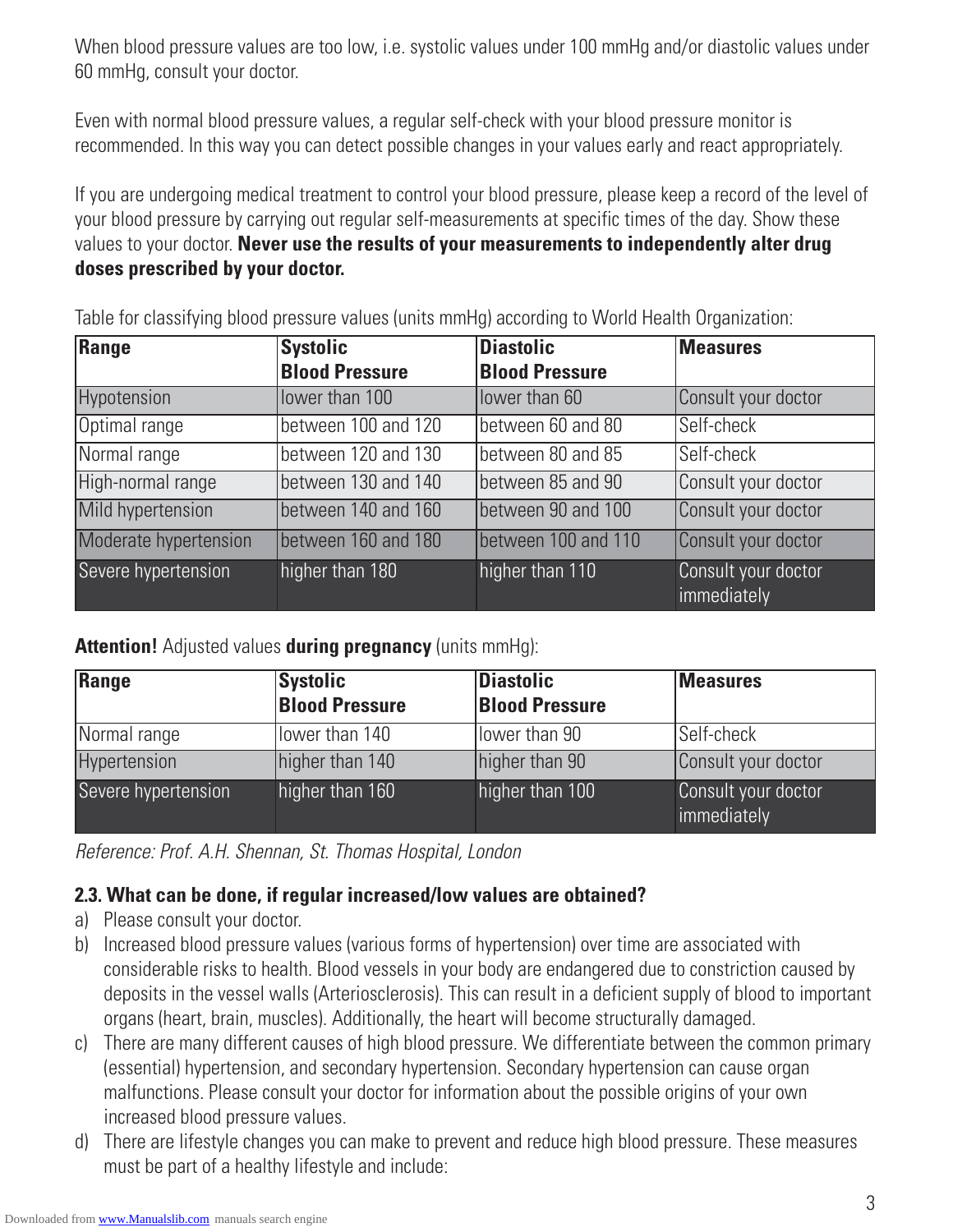# **A) Eating habits**

- Strive for a normal weight as prescribed by your doctor. Reduce overweight!
- Avoid excessive consumption of common salt. (Many «packaged foods» contain high levels of salt).
- Avoid fatty foods. (Packaged foods are frequently high in fats).

# **B) Previous illnesses**

Consistently follow any medical instructions for treating previous illness such as:

- Diabetes (Diabetes mellitus or sugar diabetes)
- Fat metabolism disorder
- Gout

# **C) Habits**

- Eliminate smoking
- Drink only moderate amounts of alcohol
- Restrict your caffeine consumption (Coffee, tea, chocolate, etc.)

# **D) Physical conditioning**

- After a preliminary medical examination, exercise regularly.
- Choose sports which require endurance and avoid those which require strength.
- Avoid reaching the limit of your performance.
- With previous illnesses and/or an age of over 40 years, please consult your doctor before beginning your exercise activities. Your physician will help you develop an exercise routine that is appropriate for you.

# **3. Components of the Blood Pressure Monitor**

The illustration shows the blood pressure monitor, consisting of:

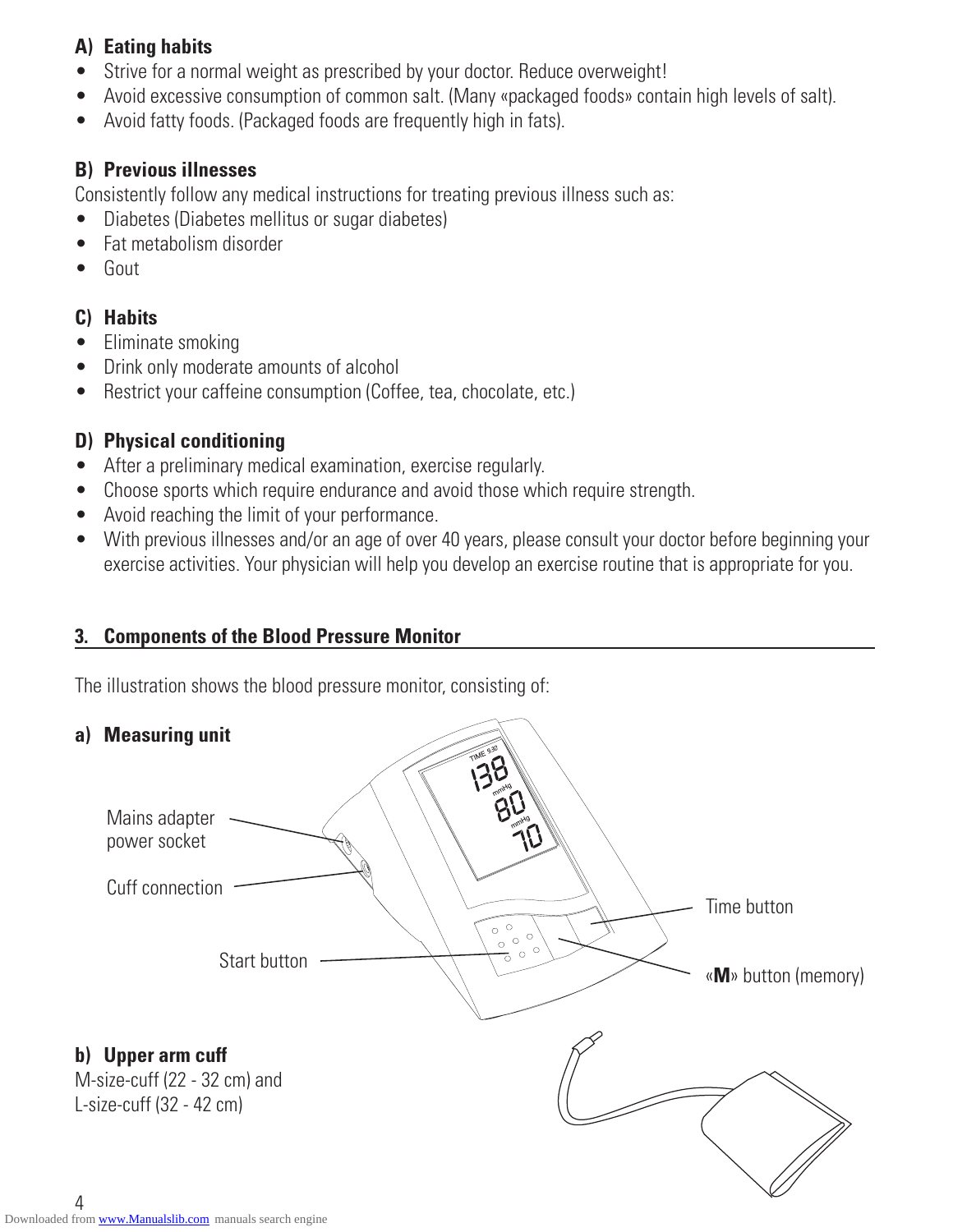# **4. Using your Blood Pressure Monitor**

# **4.1. Inserting the batteries**

Insert batteries immediately after unpacking the device. The battery compartment is located on the bottom of the device (see illustration).

- a) Remove cover as illustrated
- b) Insert the batteries (4 x size AA 1,5V), thereby observing the indicated polarity.
- c) If the battery warning appears in the display, the batteries are empty and must be replaced.

# **Attention!**

- After the battery warning appears, the device is blocked until the batteries have been replaced.
- Please use «AA» Long-Life or Alkaline 1.5 V Batteries. The use of 1.2 V Accumulators is not recommended.
- If the blood pressure monitor is left unused for long periods, please remove the batteries from the device.

# **4.2. Using a mains adapter (special accessory)**

This blood pressure monitor can be operated with the Microlife mains adapter (output 6 V DC / 600 mA, DIN plug).

- a) Plug the plug into the socket at the back of the instrument.
- b) Plug the mains adapter into a 230 V or 110 V power socket. Test that power is available by pressing the O/I button.

# **Note:**

- No power is taken from the batteries while the mains adapter is connected to the instrument.
- If the mains voltage is interrupted during the measurement (e.g. by accidental removal of the mains adapter from the mains socket), the instrument must be reset by removing the plug from its socket and re-inserting the connections.
- Please consult a specialist dealer if you have questions relating to the mains adaptor.

# **4.3. Cuff connection**

Insert the cuff tube into the opening provided on the left side of the instrument, as shown in the diagram.







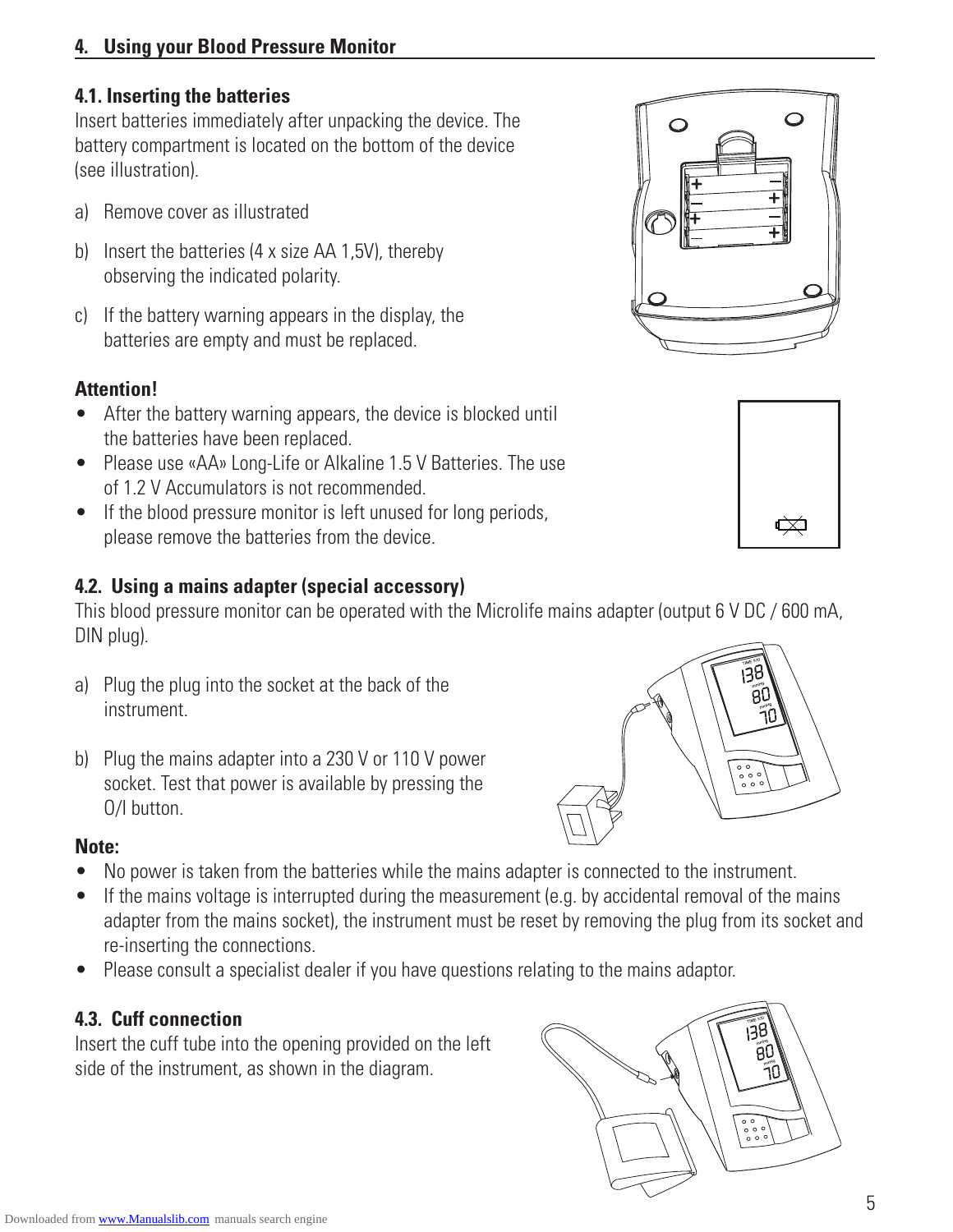# **4.4. Setting the time and date**

This blood pressure monitor automatically records the time and date of each measurement. This is very important information as blood pressure normally varies over the course of a day.

1. After new batteries have been inserted the year is blinking in the display. You can adjust the year by pressing the «**M**» button. Press the Time button to confirm and switch to month setting.



2. The correct month can be entered by the «**M**» button. Press the Time button to confirm and switch to day setting.



- 3. Please follow the instructions above to set the day, hour and minutes.
- 4. Once the minutes have been set and the Time button is pressed, the date and time will be displayed on the screen.
- 5. If you want to change the date and time again, please hold the Time button down for about 3 seconds until the year number starts to flash. Now you can enter the new values as described above.

# **5. Carrying out a Measurement**

# **5.1. Before the measurement**

- Avoid eating, smoking as well as all forms of exertion directly before the measurement. All these factors influence the measurement result. Try to find time to relax by sitting in an armchair in a quiet atmosphere for about 5 minutes before measurement.
- Remove any garment that fits closely to your upper arm.
- Always measure on the same arm (normally left).
- Take measurements regularly at the same time of day, since blood pressure changes during the course of the day.

# **5.2. Common sources of error**

**Note:** Comparable blood pressure measurements always require the same conditions! These are normally always quiet conditions.

- All efforts by the patient to support their arm can increase blood pressure. Make sure you are in a comfortable, relaxed position and do not activate any of the muscles in the measurement arm during the measurement. Use a cushion for support if necessary.
- If the arm artery lies considerably lower (higher) than the heart, an false reading will be obtained. Each 15 cm difference in height results in a measurement error of 10 mmHg!
- Cuffs that are too narrow or too short result in false measurement values. Selecting the correct cuff is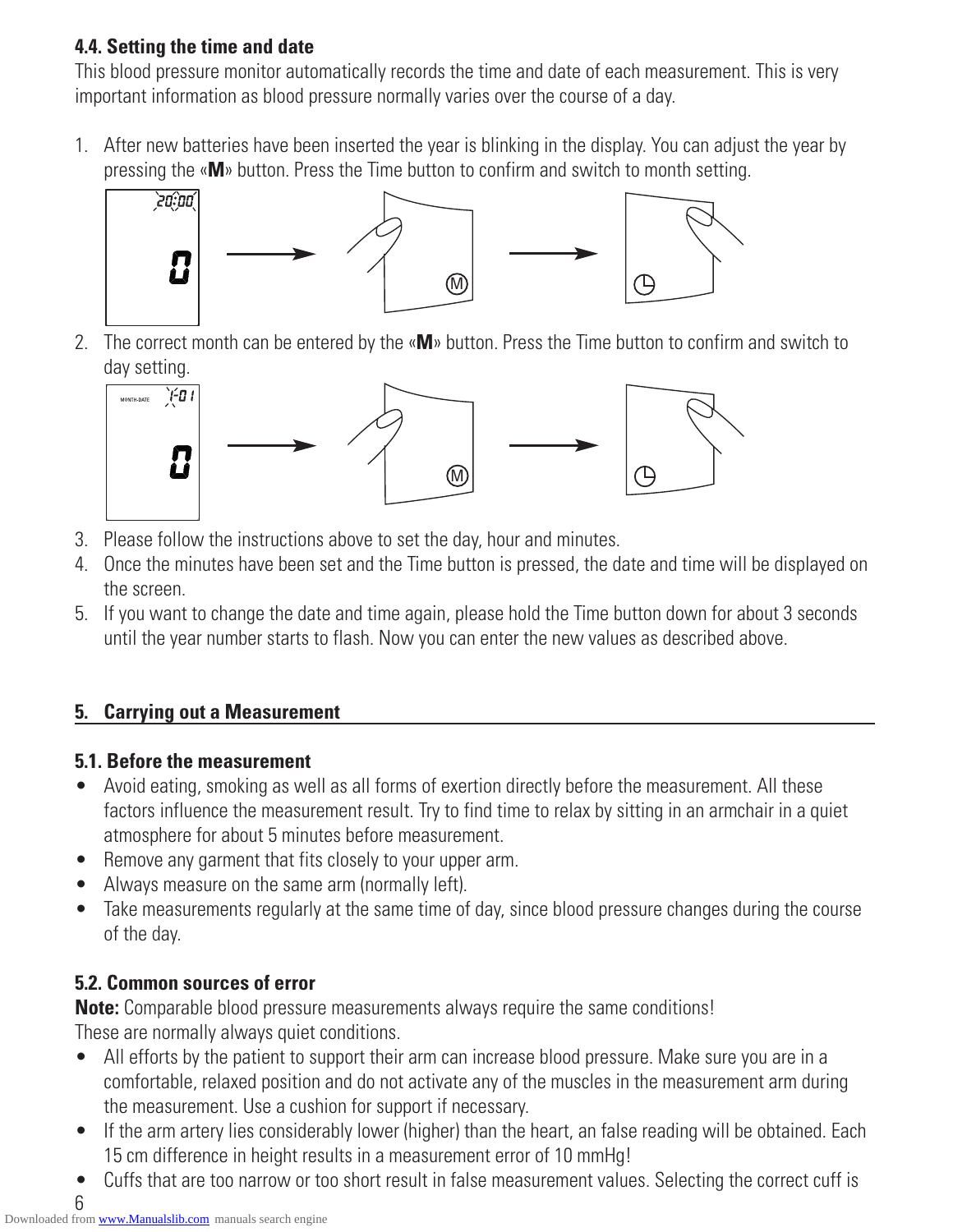of extraordinary importance. The cuff size is dependent upon the circumference of the arm (measured in the center). The permissible range is printed on the cuff. If this is not suitable for your use, please contact your dealer. **Note: Only use clinically approved Microlife Cuffs!**

• A loose cuff or a sideways protruding air pocket causes false measurement values.

# **5.3. Fitting the cuff**

- a) Push the cuff over the left upper arm so that the tube points in the direction of the lower arm.
- b) Lay the cuff on the arm as illustrated. Make certain that the lower edge of the cuff lies approximately 2 to 3 cm above the elbow and that the rubber tube leaves the cuff on the inner side of the arm.
- c) Tighten the free end of the cuff and close the cuff with the Velcro.
- d) The cuff should be snug on your upper arm, but not too tight. Any clothing which restricts the arm (e.g. pullover) must be taken off.
- e) Lay your arm on a table (palm upwards) so that the cuff is at the same height as the heart. Make sure that the tube is not kinked.

# **Note:**

If it is not possible to fit the cuff to the left arm, it can also be placed on the right. However all measurements should be made using the same arm.

# **5.4. Measuring procedure**

After the cuff has been appropriately positioned, the measurement can begin:

- a) Press the START button. The pump begins to inflate the cuff. The rising pressure in the cuff is shown in the display.
- b) After reaching the inflation pressure, the pump stops and the pressure gradually falls. The cuff pressures are displayed. In case that the inflation pressure is not sufficient, the monitor automatically re-inflates to a higher level.
- c) When the instrument detects a pulse, the heart symbol in the display starts to flash and a beep is heard for every heartbeat.
- d) A longer beep is sounded when the measurement has been completed. The systolic, and diastolic blood pressures and pulse rate now appear in the display.
- e) The measurement results are displayed, until you switch the device off. If no button is pressed for 5 minutes, the device switches automatically off, to save the batteries.













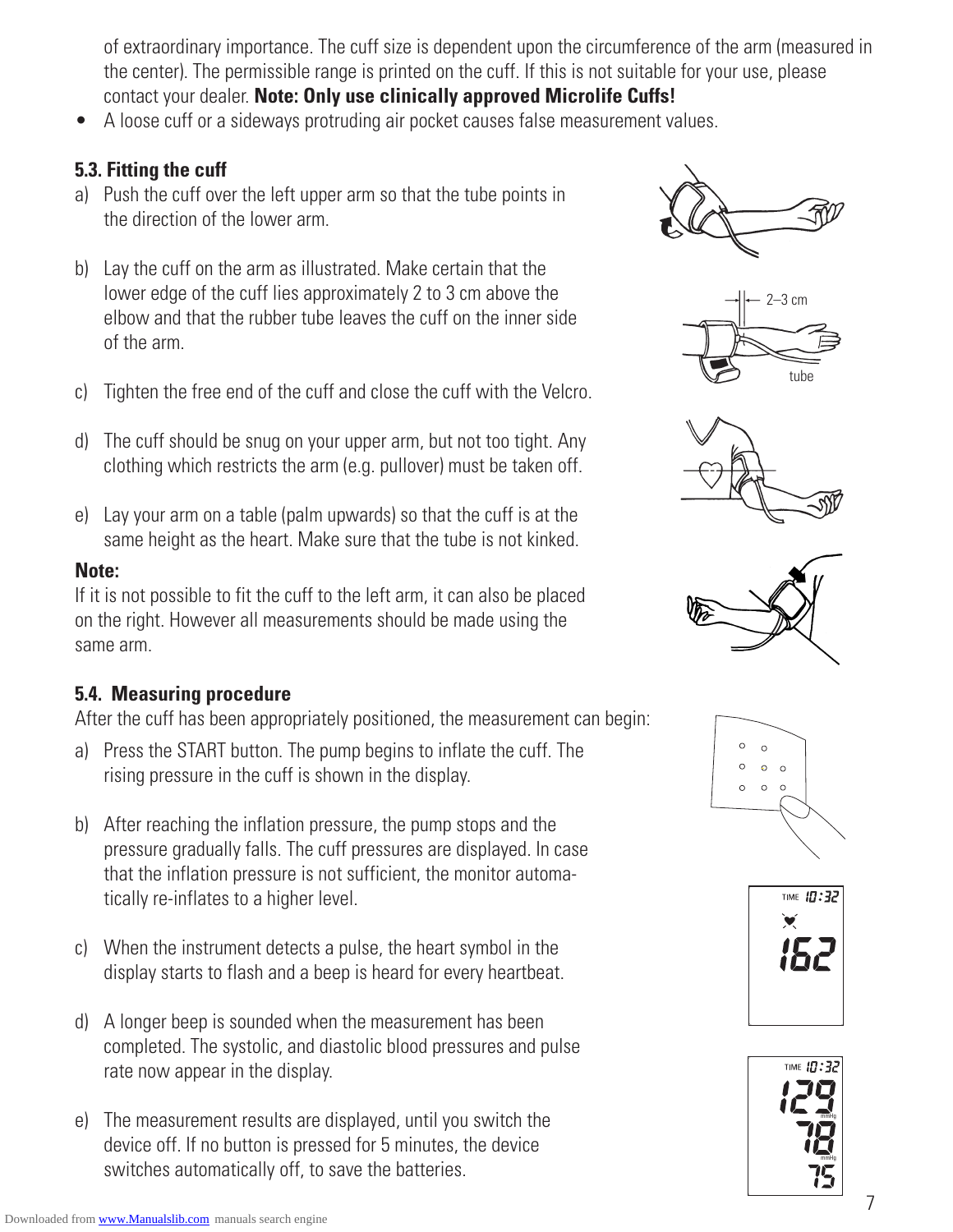# **5.5. Discontinuing a measurement**

If it is necessary to interrupt a blood pressure measurement for any reason (e.g. the patient feels unwell), the START button can be pressed at any time.

The device immediately lowers the cuff pressure automatically.

# **5.6. Memory - recall of measurements**

This blood-pressure monitor automatically stores the last 30 measurement values. By pressing the «**M**» button, the last Measurement, as well as previous measurements can be displayed one after the other.

mmHg

 **MR**

mmHg

MONTH-DATE  $5 - 1$ 

# **5.7. Memory– cancellation of all measurements Attention!**

Before you delete all readings stored in the memory, make sure you will not need refer to the readings at a later date.

In order to delete all stored readings, depress the «**M**» button for at least 7 seconds, the display will show the symbol «CL» and 3 short beep sounds will be heard to indicate deletion of stored readings.

# **6. Error Messages/Malfunctions**

If an error occurs during a measurement, the measurement is discontinued and a corresponding error code is displayed. (Example: Error no. 1)

| <b>Error No.</b> | <b>Possible cause(s)</b>                                                                                                                                                                                                               |
|------------------|----------------------------------------------------------------------------------------------------------------------------------------------------------------------------------------------------------------------------------------|
| ERR 1            | The systolic pressure was determined but afterwards the cuff pressure fell below 20 mmHg.<br>The tube may have become unplugged after the systolic blood pressure was measured.<br>Further possible cause: No pulse has been detected. |
| ERR <sub>2</sub> | Unnatural pressure impulses influence the measurement result. Reason: The arm was moved<br>during the measurement (Artefact).                                                                                                          |

# (MR30: Value of the last measurement) (MR29: Value of the measurement before MR 30)

 **MR**





mmHg







mmHg

 **MR**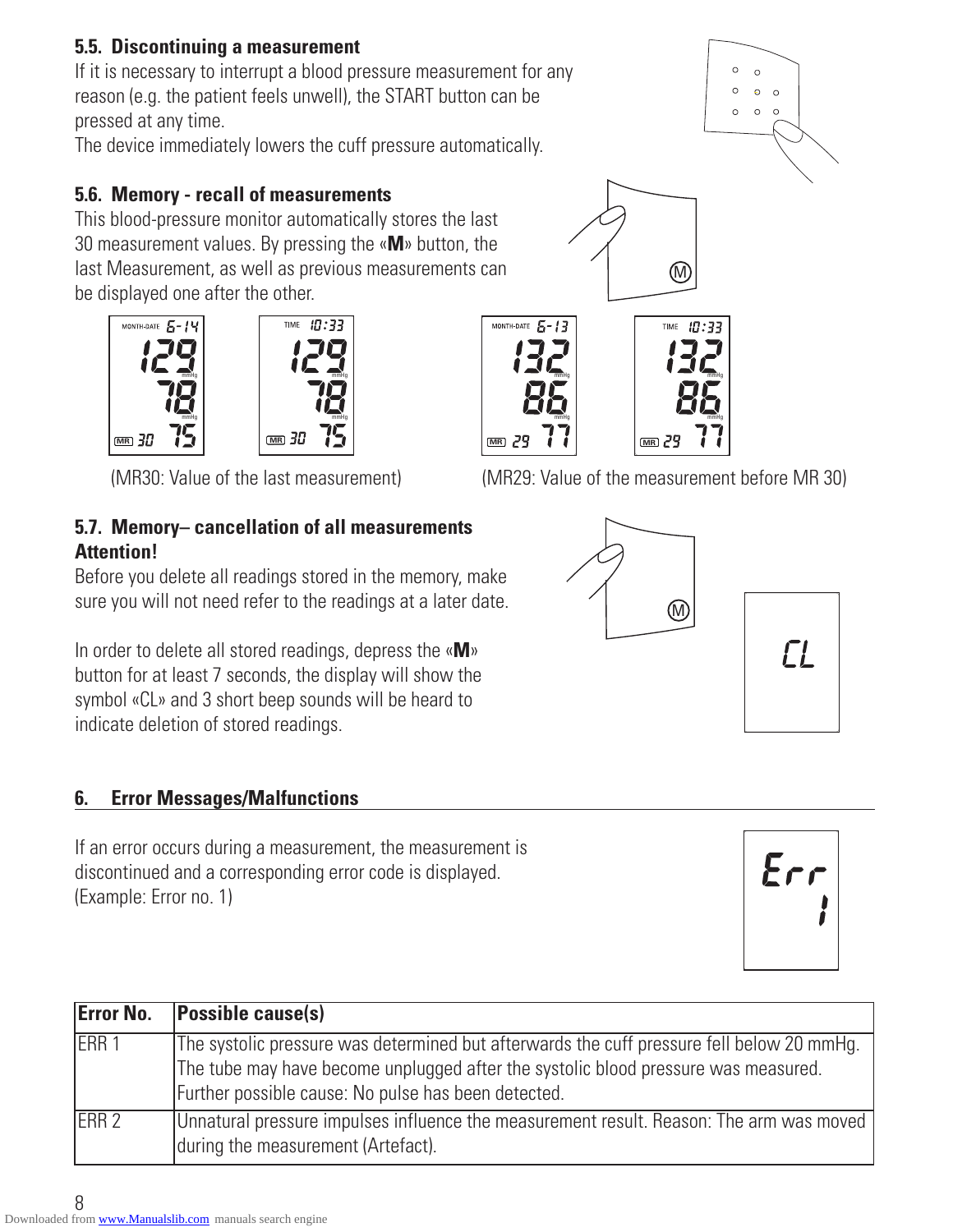| <b>Error No.</b> | <b>Possible cause(s)</b>                                                                         |
|------------------|--------------------------------------------------------------------------------------------------|
| ERR <sub>3</sub> | Inflation of the cuff takes too long. The cuff is not correctly seated or the hose connection is |
|                  | not sealed.                                                                                      |
| ERR <sub>5</sub> | The measured readings indicated an unacceptable difference between systolic and diastolic        |
|                  | pressures. Take another reading following directions carefully. Contact you doctor if you        |
|                  | continue to get unusual readings.                                                                |
| IНI              | The measured pulse is higher than 200 beats/min.                                                 |
|                  | The measured pulse is lower than 40 beats/min.                                                   |

**Other possible malfunctions and possible solutions** – If problems occur when using the device, the following points should be checked and if necessary, the corresponding measures are to be taken:

| <b>Malfunction</b>                                                                                                     | <b>Remedy</b>                                                                                                                                                                                                                                                                                                                                              |
|------------------------------------------------------------------------------------------------------------------------|------------------------------------------------------------------------------------------------------------------------------------------------------------------------------------------------------------------------------------------------------------------------------------------------------------------------------------------------------------|
| The display remains empty when the<br>instrument is switched on although the<br>batteries are in place.                | 1. Check whether the batteries are installed with the correct<br>polarity and correct if necessary.<br>2. If the display is unusual, remove the batteries and then<br>exchange them for new.                                                                                                                                                               |
| The pressure does not rise although the<br>pump is running.                                                            | Check the connection of the cuff tube and connect properly<br>if necessary.                                                                                                                                                                                                                                                                                |
| The device frequently fails to measure the<br>blood pressure values, or the values<br>measured are too low (too high). | 1. Fit the cuff correctly on the arm.<br>2. Before starting the measurement make sure that the cuff is<br>not fitted too tightly and that there is no rolled-up sleeve<br>exerting pressure on the arm above the measuring position.<br>Take off articles of clothing if necessary.<br>3. Measure the blood pressure again in complete peace and<br>quiet. |
| Every measurement results in different<br>values although the device functions<br>normally and the values displayed.   | Please read the following information and the points listed<br>$\bullet$<br>under «Common sources of error». Repeat the<br>measurement.                                                                                                                                                                                                                    |
| The blood pressure values measured differ<br>from those measured by the doctor.                                        | Record the daily development of the values and consult<br>$\bullet$<br>your doctor about them.                                                                                                                                                                                                                                                             |

# ☞ **Further information**

The level of blood pressure is subject to fluctuations even in healthy people. It is important to compare measurements taken under the same conditions and at the same time of day. (Quiet conditions)!

If you have any questions regarding the use of this blood pressure monitor, please ask your dealer or pharmacist for the Microlife Service representative in your country. The Microlife Service Team will be happy to help you. **Never attempt to repair the instrument yourself!** Any unauthorized opening of the instrument invalidates all guarantee claims!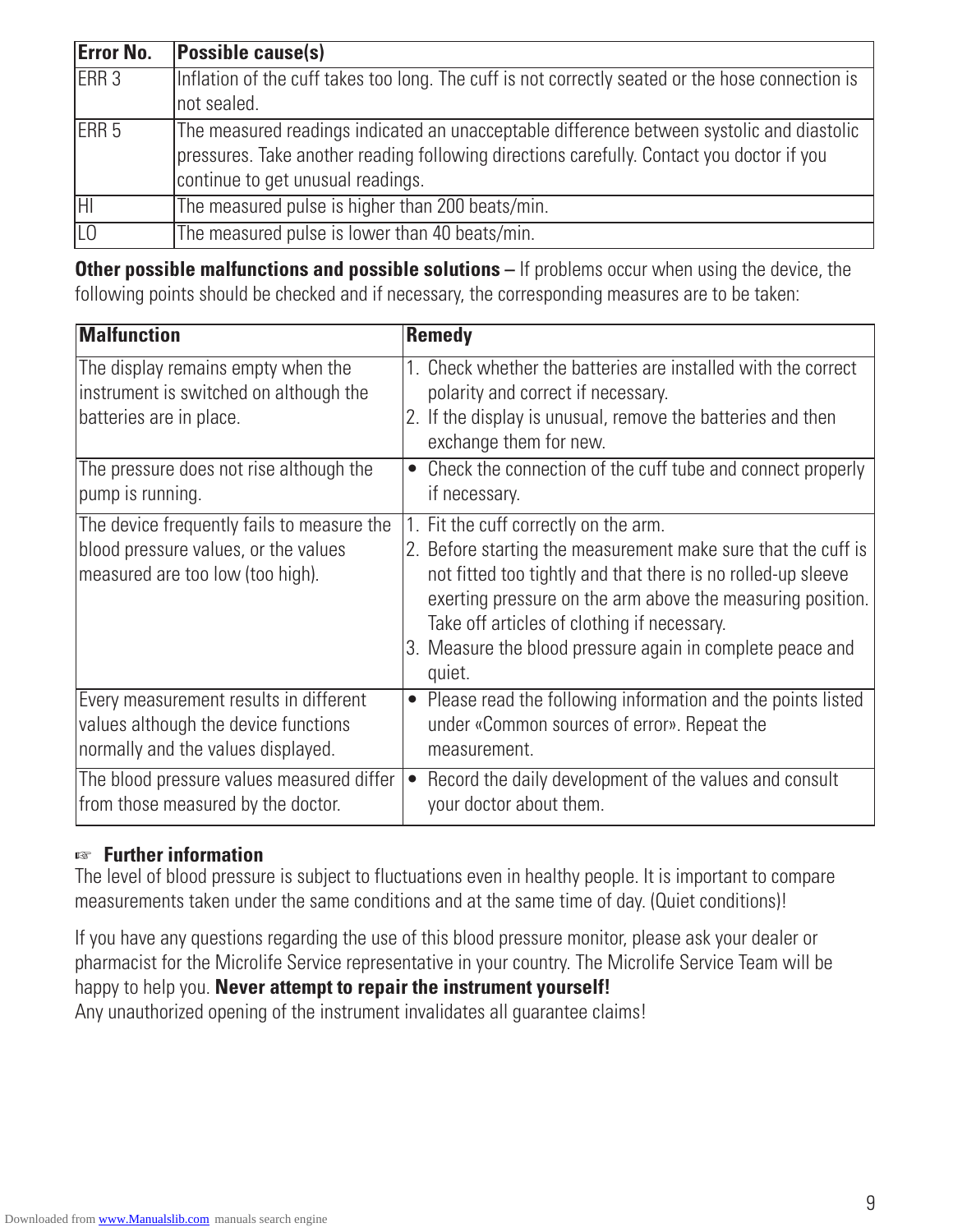# **7. Care and Maintenance, Recalibration**

- a) Do not expose the device to either extreme temperatures, humidity, dust or direct sunlight.
- b) The cuff contains a sensitive air-tight bubble. Handle the cuff carefully and avoid all types of straining through twisting or buckling.
- c) Clean the device with a soft, dry cloth. Do not use gasoline, thinners or similar solvents. Carefully remove spots on the cuff with a damp cloth and soapsuds. **Do not wash the cuff in a clothes or dishwasher!**
- d) Handle the tube carefully. Avoid stress from pulling, pinching and sharp edges.
- e) Do not drop the instrument or treat it roughly in any way. Avoid strong vibrations.
- f) **Never open the device!** This can negatively impact the calibration! (accuracy)
- g) The batteries should be removed, if the device is not going to be used for an extended period of time. Do not continue to use batteries beyond the expiry date indicated.

# **Periodical re-calibration**

Sensitive measuring devices must be checked for accuracy from time to time. We recommend a periodical inspection of your device by an authorized microlife dealer **every 2 years**. Your factory authorized Microlife dealer would be pleased to provide more information regarding calibration.

# **8. Guarantee**

This blood pressure monitor is **guaranteed for 3 years** from date of purchase. This guarantee includes the instrument and the cuff. The guarantee does not apply to damage caused by improper handling, damage from leaking batteries, accidents, not following the operating instructions or alterations made to the instrument by third parties.

The guarantee is only valid upon presentation of the guarantee card filled out by the dealer.

Name and company address of the responsible dealer:



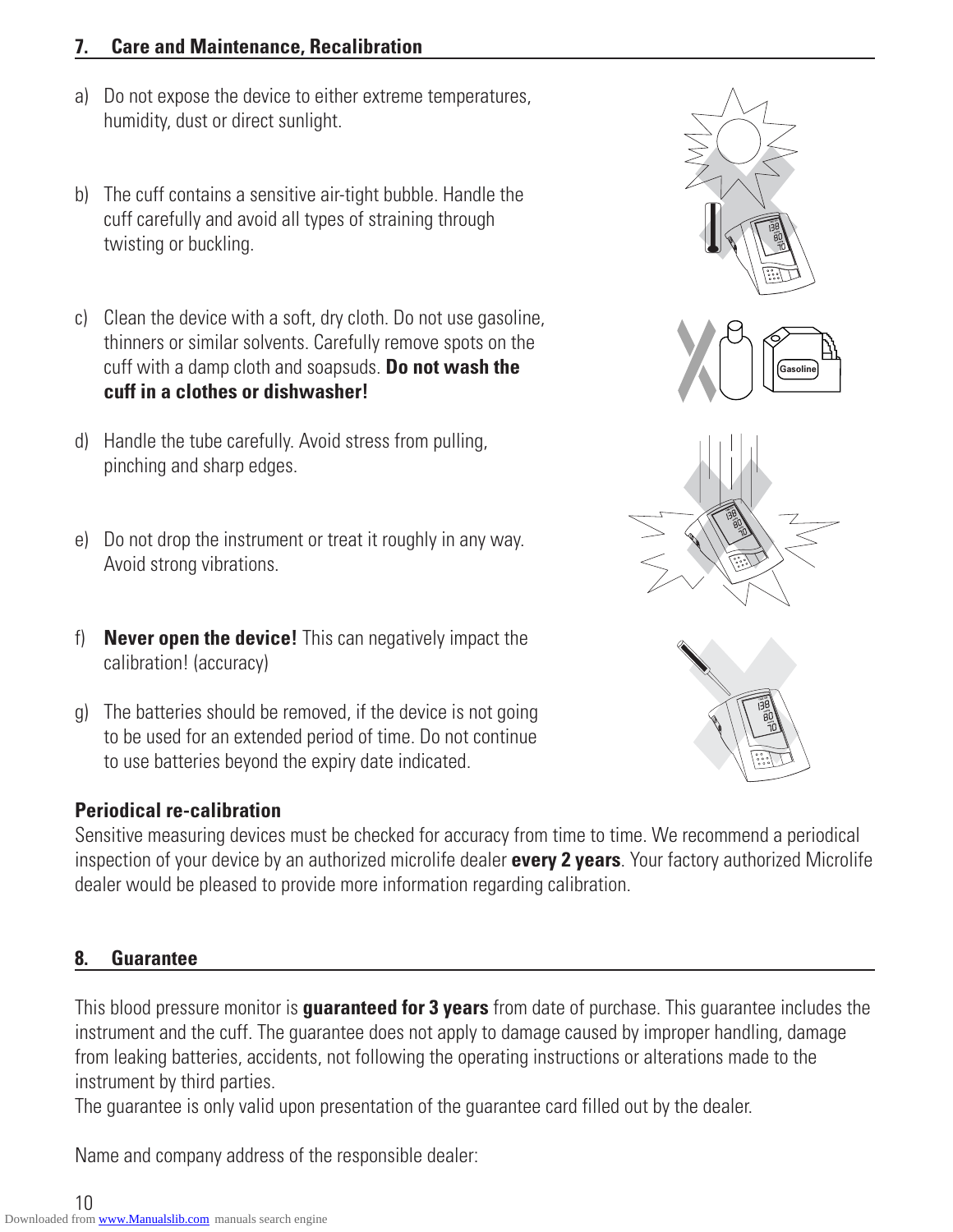| <b>Weight:</b>                      | 460 g (with batteries)                                    |
|-------------------------------------|-----------------------------------------------------------|
| Size:                               | 115 (W) x 182 (L) x 76 (H) mm                             |
| <b>Storage temperature:</b>         | $-20$ to $+50^{\circ}$ C                                  |
| <b>Humidity:</b>                    | 15 to 90% relative humidity maximum                       |
| <b>Operation temperature:</b>       | 10 to $40^{\circ}$ C                                      |
| Display:                            | LCD-Display (Liquid Crystal Display)                      |
| <b>Measuring method:</b>            | oscillometric                                             |
| <b>Pressure sensor:</b>             | capacitive                                                |
| <b>Measuring range:</b>             |                                                           |
| <b>SYS/DIA:</b>                     | 30 to 280 mmHg                                            |
| <b>Pulse:</b>                       | 40 to 200 beats per minute                                |
| <b>Cuff pressure display range:</b> | $0 - 299$ mmHg                                            |
| <b>Memory:</b>                      | Automatically stores the last 30 measurements             |
| <b>Measuring resolution:</b>        | 1 mmHg                                                    |
| <b>Accuracy:</b>                    | Pressure within $\pm$ 3 mmHg                              |
| <b>Pulse</b>                        | $± 5%$ of the reading                                     |
| <b>Power source:</b>                | a) 4 x 1.5V batteries; LR6, size AA                       |
|                                     | b) mains adapter 6V DC 600mA (optional)                   |
| Cuffs:                              | M-size-cuff (22 - 32 cm) and                              |
|                                     | L-size-cuff (32 - 42 cm)                                  |
| <b>Reference to standards:</b>      | EU directive 93/42/EEC                                    |
|                                     | NIBP - requirements: EN 1060-1 /-3 /-4 & ANSI / AAMI SP10 |
| Technical alterations reserved!     |                                                           |

# **10. www.microlife.com**

Detailed user information about our products as well as services can be found at www.microlife.com.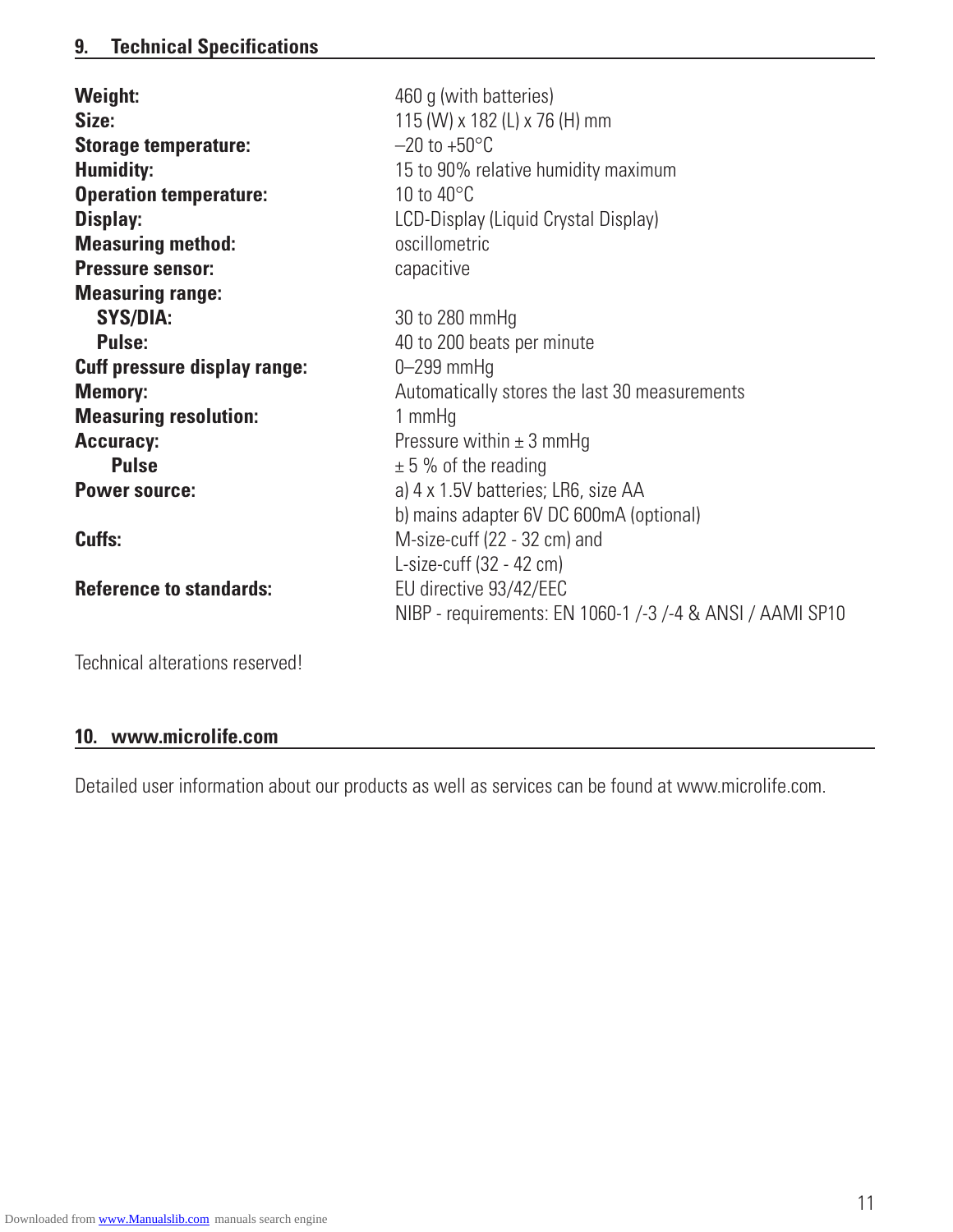# **Автоматический прибор для измерения артериального давления и частоты пульса для бepeмeнныx**

Руководство по пользованию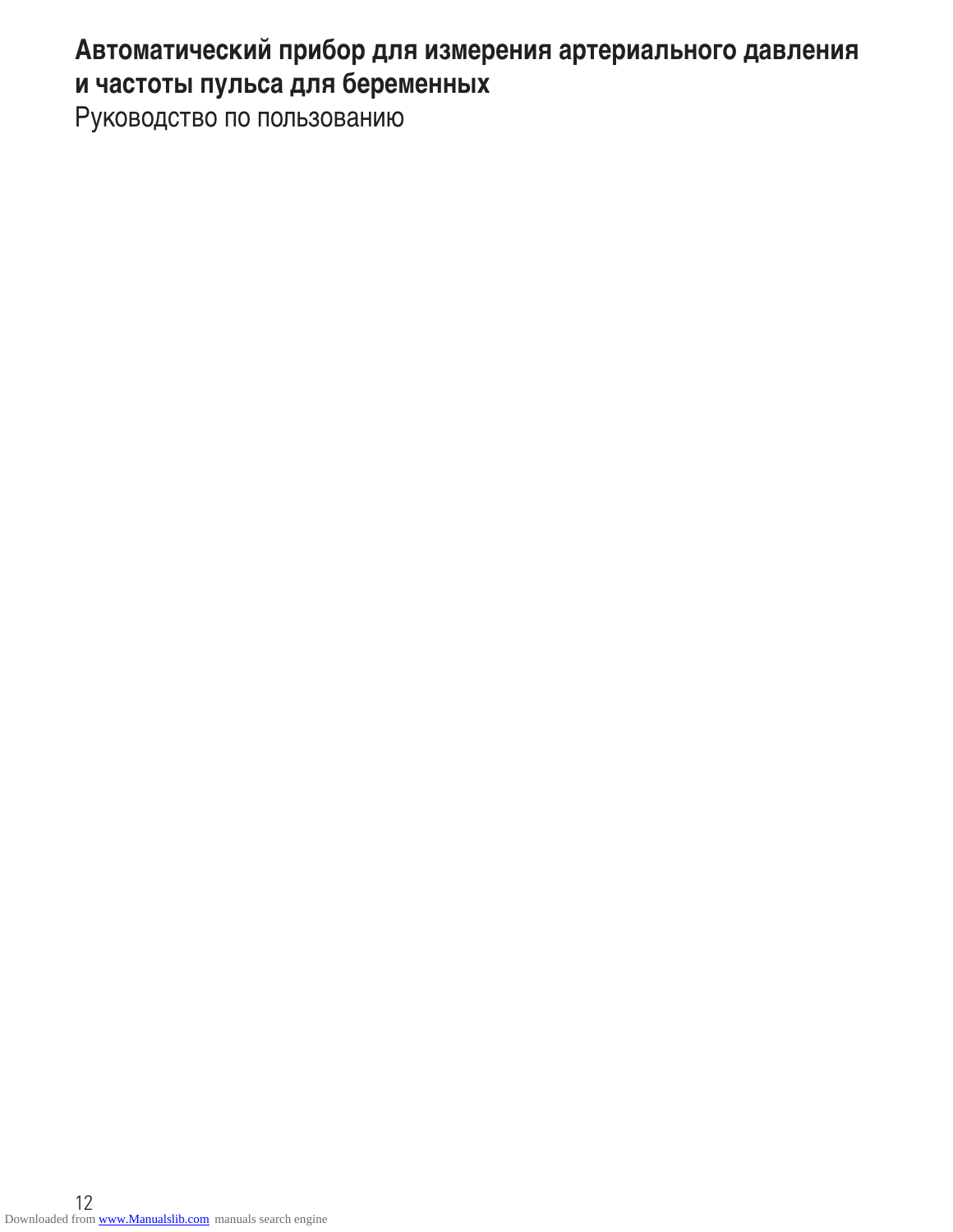#### **Содержание**

#### **1. Введение**

- 1.1. Особенности
- 1.2. Важная информация о самостоятельном измерении артериального давления

#### **2. Важная информация о предмете артериального давления и его измерении**

- 2.1. Как проявляется высокое/низкое артериальное давление?
- 2.2. Какие значения являются нормальными?
- 2.3. Что может быть сделано, если регулярно регистрируются высокие/низкие значения давления?

#### **3. Компоненты Вашего измерителя кровяного давления**

#### **4. ИспользованиеВашего измерителя артериального давления**

- 4.1. Установка батарей
- 4.2. Использование адаптера переменного тока (специальная принадлежность)
- 4.3. Подсоединение манжеты
- 4.4. Установка времени и даты

#### **5. Выполнение измерений**

- 5.1. Перед тем, как выполнить измерение
- 5.2. Часто встречающиеся ошибки
- 5.3. Наложение манжеты
- 5.4. Процедура измерения
- 5.5. Прерывание измерения
- 5.6. Память вызов измерений
- 5.7. Память Р сброс всех измерений

#### **6. Сообщения об ошибках/неисправная работа**

#### **7. Уход и техническое обслуживание, перекалибровка**

#### **8. Гарантия**

#### **9. Технические данные**

#### **10. www.microlife.com**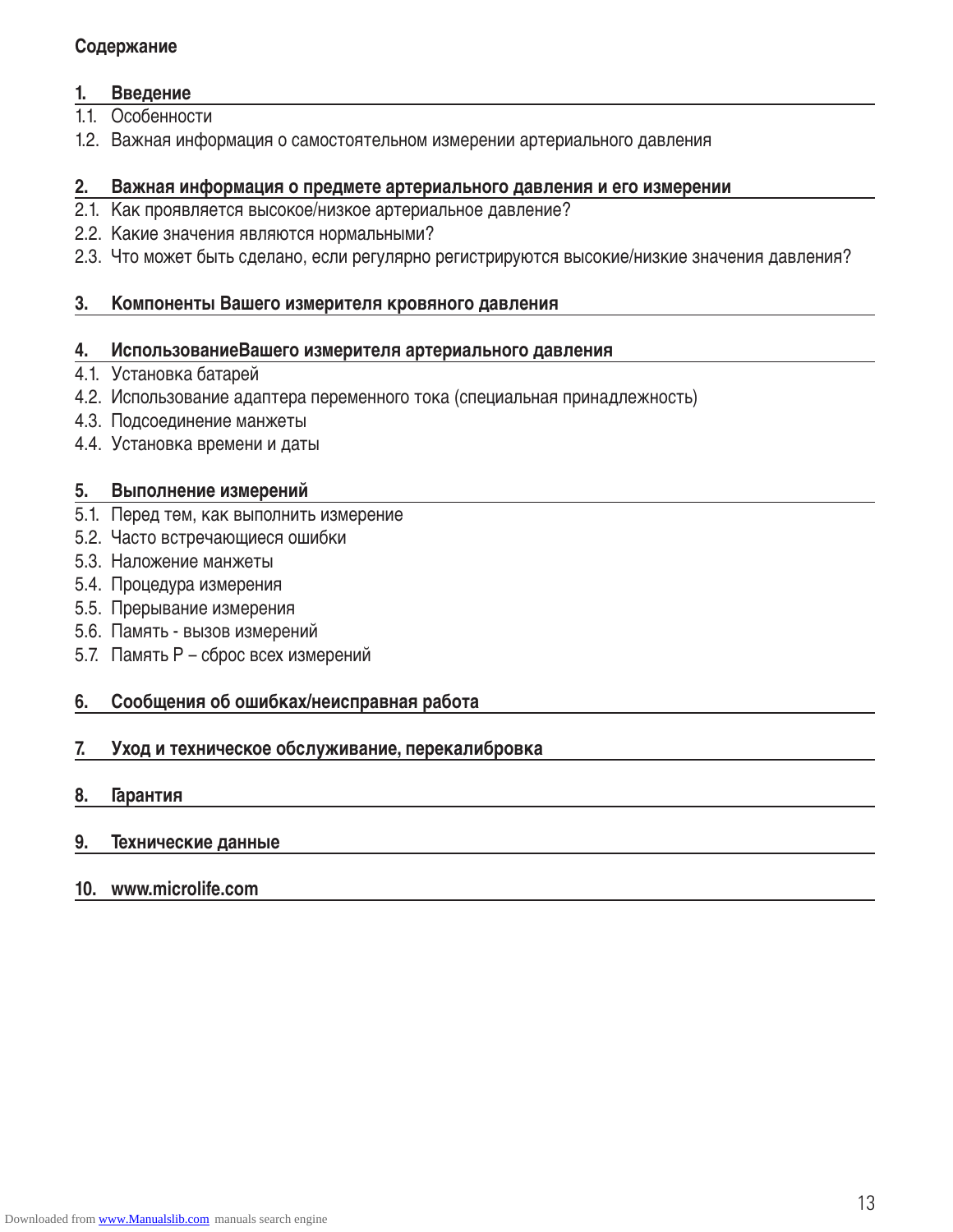#### **1. Введение**

#### **1.1. Особенности**

Ваш измеритель артериального давления является полностью автоматизированным прибором для измерения артериального давления на плечевой зоне. Это устройство позволяет осуществлять очень быстрые и надежные измерения систолического и диастолического артериального давления, а также частоту Ваших сердечных сокращений, используя осциллометрический метод.

До 20% женщин во время беременности страдают от гипертензии. Это заболевание (преэклампсия, или токсемия) наблюдается приблизительно в 5% случаев беременности. Преэклампсия - это расстройство, которое случается только во время беременности. Его можно распознать по четкому повышению кровяного давления и высокому уровню белка в моче. Точность измерения данного устройства клинически доказана в ходе подробного исследования, проведенного проф. Эндрю Шеннаном в больнице им. Св. Томаса в Лондоне. Это исследование доказало надежность показаний данного тонометра во время беременности и при преэклампсии. В результате он стал первым домашним тонометром, который получил разрешение на клиническое использование с этой целью, и был признан пригодным именно для беременных женщин. Конечно, этот аппарат можно использовать и по окончании беременности, а также для других членов семьи.

#### **Внимание!**

#### **1.2. Важные указания по самостоятельному измерению кровяного давления**

- Помните о следующем: самостоятельные измерения выполняются для **контроля**, а не для постановки диагноза или лечения. Обращающие на себя внимание значения кровяного давления обязательно должны быть обсуждены с врачом. Ни в коем случае не изменяйте самостоятельно прописанные вашим врачом лекарства или их дозировку.
- Индикатор пульса **не** предназначен для контроля частоты сердечного ритма!
- В случае расстройств сердечного ритма (аритмии) возможность измерения давления этим прибором должна быть обсуждена с врачом.

#### **Электромагнитные помехи:**

В приборе имеются чувствительные электронные устройства (микрокомпьютер). Избегайте сильных электрических или электромагнитных полей в непосредственной близости от прибора (например, мобильных телефонов, микроволновой печи, так как эти поля могут привести к временному ухудшению точности измерения).

#### **2. Важная информация о кровяном давлении и его измерении**

#### **2.1. Как возникает повышенное или пониженное давление?**

Уровень кровяного давления определяется в особом участке мозга, так называемом центре кровообращения, и регулируется им в зависимости от ситуации путем посылки ответных сигналов по нервным путям. Для регулировки кровяного давления изменяется сила и частота сердцебиения (пульс), а также ширина кровяных сосудов (ширина сосудов изменяется маленькими мышцами в стенках сосудов). Уровень артериального давления периодически изменяется в процессе сердечной деятельности: во время «выброса крови» (систолы) значение давления максимально (систолическое значение давления), в конце фазы покоя (диастолы) - минимально (диастолическое значение давления). Значения кровяного давления должны находиться в определенном нормальном диапазоне, что необходимо для предотвращения некоторых заболеваний.

# **2.2. Какое давление является нормальным?**

Кровяное давление считается слишком высоким, если в состоянии покоя диастолическое давление составляет более 90 мм ртутного столба и/или систолическое давление составляет более 140 мм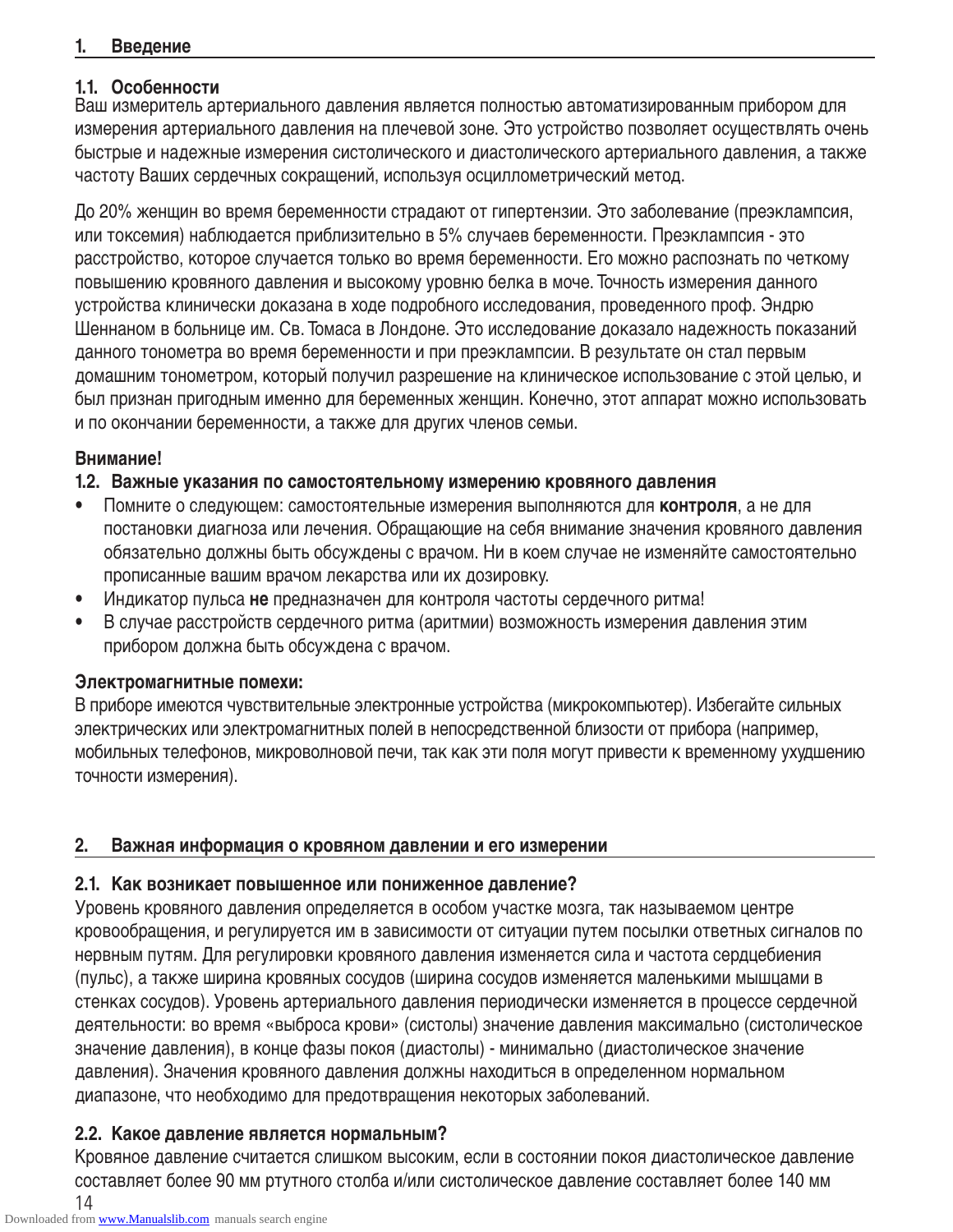ртутного столба. В этом случае рекомендуется незамедлительно обратиться к врачу. Длительное сохранение давления на таком уровне представляет опасность для вашего здоровья, так как оно вызывает прогрессирующее повреждение кровяных сосудов в вашем организме.

К врачу также следует обратиться и при слишком низком кровяном давлении, а именно при систолическом давлении менее 100 мм рт. ст. и/или диастолическом давлении менее 60 мм рт. ст.

Даже если измеренные значения давления находятся в норме, рекомендуем с помощью вашего прибора регулярно контролировать свое кровяное давление, чтобы своевременно распознать возможные отклонения давления и предпринять необходимые действия.

Если вы проходите курс лечения по регулированию кровяного давления, регулярно выполняйте измерения кровяного давления в определенные часы и записывайте их в журнал. Впоследствии покажите эти записи вашему врачу. **Ни в коем случае не изменяйте самостоятельно на основе результатов измерения давления прописанные вашим врачом медикаменты или их дозировку.**

Таблица значений артериального давления крови (в единицах мм рт. ст.) согласно классификации Всемирной Организации Здравоохранения:

| Диапазон                   | Систолическое<br>давление | Диастолическое<br>давление        | Меры                          |
|----------------------------|---------------------------|-----------------------------------|-------------------------------|
| Гипотония                  | ниже 100                  | ниже 60                           | Обратитесь к врачу            |
| Оптимальный уровень        | между 100 и 120           | между 60 и 80                     | Самостоятельный контроль      |
| Нормальный диапазон        | между 120 и 130           | между 80 и 85                     | Самостоятельный контроль      |
| Повышенный уровень         | между 130 и 140           | между 85 и 90                     | Обратитесь к врачу            |
| Умеренная гипертония       | между 140 и 160           | между 90 и 100                    | Обратитесь к врачу            |
| Гипертония средней тяжести | между 160 и 180           | между 100 и 110                   | Обратитесь к врачу            |
| Тяжелая гипертония         | <b>выше 180</b>           | $\overline{\phantom{0}}$ выше 110 | Немедленно обратитесь к врачу |

**Внимание!** Установленные значения **во время беременности** (единица измерения - ммHg):

| Диапазон             | <b>Систолическое</b><br> давление | Диастолическое<br> давление | <b>Меры</b>                   |
|----------------------|-----------------------------------|-----------------------------|-------------------------------|
| Нормальный диапазон  | Іниже 140                         | Іниже 90                    | Самостоятельный контроль      |
| Умеренная гипертония | Івыше 140                         | Івыше 90                    | Обратитесь к врачу            |
| Тяжелая гипертония   | <b>выше 160</b>                   | <b>выше 100</b>             | Немедленно обратитесь к врачу |

Reference: Prof. A.H. Shennan, St. Thomas Hospital, London

# **2.3. Что делать,если регулярно определяется повышенное или пониженное кровяное давление?**

- a) Обратитесь к врачу.
- б) Повышенные значения кровяного давления (различные формы гипертонии), наблюдаемые в течение длительного периода или периода средней длительности, связаны с существенными опасностями для здоровья. Повышенное давление оказывает влияние на стенки кровеносных сосудов, которые подвергаются опасности повреждения в результате отложений в стенках сосудов (артериосклероз). В результате будет происходить недостаточное кровоснабжение важных органов (сердца, мозга, мышц). Кроме того, при длительно сохраняющемся повышенном давлении возникают структурные повреждения сердца.
- в) Для возникновения повышенного кровяного давления имеется множество причин. При этом различают часто встречающуюся первичную (эссенциальную) гипертонию и вторичную гипертонию. Последняя вызывается неправильным функционированием определенных органов. В отношении возможных причин повышенного давления проконсультируйтесь у вашего врача.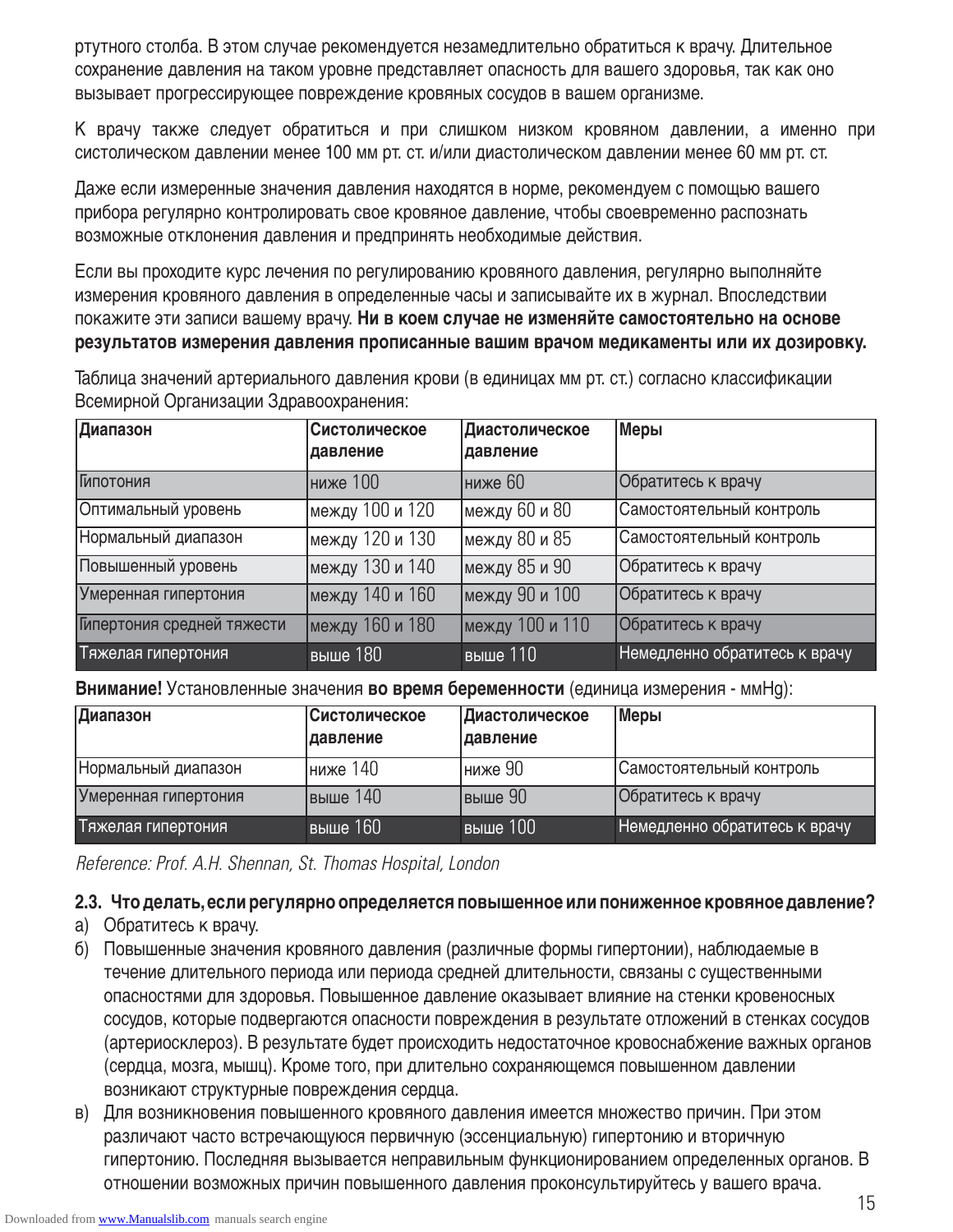г) Если в результате врачебного контроля было установлено повышенное кровяное давление, а также для профилактики (предотвращения) повышенного кровяного давления вы можете предпринять некоторые меры, которые оказывают благоприятное воздействие на уровень кровяного давления. Эти меры касаются вашего общего образа жизни.

#### **А) Привычки в отношении питания**

- Стремитесь поддерживать нормальный вес, соответствующий вашему возрасту. Снижайте избыточный вес!
- Избегайте чрезмерного потребления поваренной соли.
- Избегайте потребления жирных продуктов.

# **Б) Прежние заболевания**

Последовательно, в соответствии с предписаниями врача, выполняйте лечение имеющихся заболеваний, например:

- сахарного диабета (Diabetes mellitus),
- нарушений жирового обмена,
- подагры.

# **В) Курение, алкоголь и кофеин**

- Полностью откажитесь от курения.
- Употребляйте алкоголь только в умеренных количествах.
- Ограничьте потребление кофеина (кофе).

#### **Г) Физическое состояние организма**

- Предварительно пройдя врачебное обследование, регулярно занимайтесь спортом.
- Отдавайте предпочтение нагрузкам на выносливость, а не силовым видам спорта.
- Не нагружайте себя до полного изнеможения.
- Если у вас имеются заболевания и/или если ваш возраст более 40 лет, перед началом занятий спортом обратитесь к врачу. Он даст вам советы относительно возможного вида спорта и интенсивности занятий.

# **3. Компоненты Вашего измерителя кровяного давления**

На иллюстрации показан измеритель артериального давления, состоящий из:

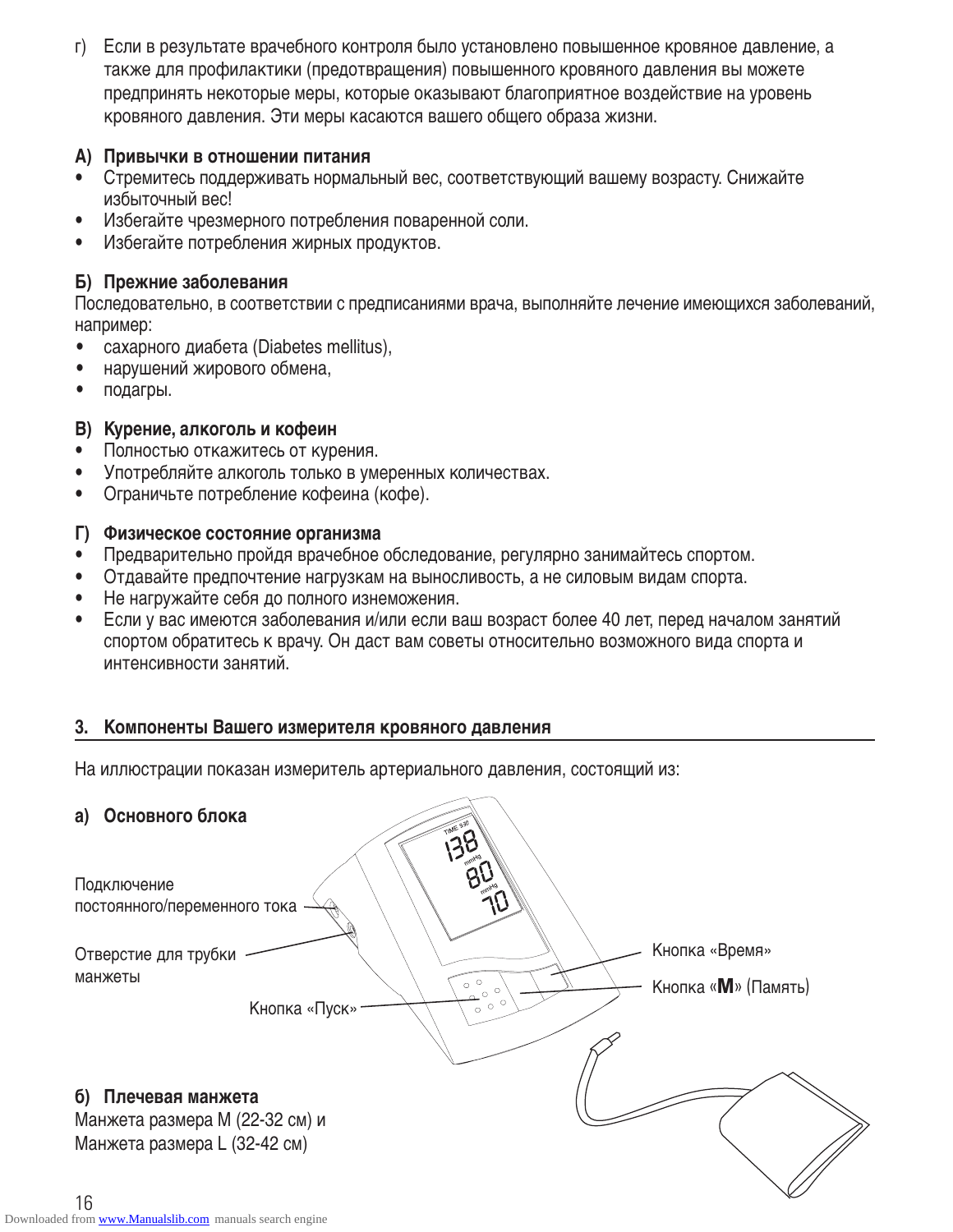# **4. Использование Вашего измерителя кровяного давления**

# **4.1. Установка батарей**

Установите батареи сразу же после распаковки устройства. Отсек для батарей находится на задней стороне прибора (см. рисунок)

- a) Снимите крышку, как показано на рисунке
- б) Вставьте батареи (4 батареи размера АА 1,5 В), соблюдая полярность, как указано на схеме.
- в) Если символ батареи появился на дисплее, батареи разряжены и должны быть заменены.

# **Внимание!**

- После того, как символ батареи появился на дисплее, прибор не будет работать до тех пор, пока батареи не будут заменены.
- Пожалуйста, используйте батареи 'АА' Long-Life или щелочные батареи 1,5 В. Использование перезаряжаемых батарей (аккумуляторов 1,2 В) не рекомендуется.
- Если Ваш измеритель артериального давления не используется в течение длительного периода, пожалуйста, извлеките батареи из устройства.

# **4.2. Использование адаптера переменного тока (специальная принадлежность)**

Имеется возможность использования этого прибора для измерения артериального давления с адаптером переменного тока Microlife (на выходе 6 В переменного тока/600 мА с разъемом DIN).

- a) вставьте адаптер переменного тока в левую часть устройства.
- б) вставьте адаптер переменного тока в отверстие для подключения источника питания 230 В. Проверьте подключение питания, нажав кнопку Пуск.

# **Примечание:**

- Батареи не расходуются, когда адаптер переменного тока подключен к прибору.
- Если происходит сбой в питании во время произведения измерений (например, при случайном извлечении адаптера переменного тока из розетки), показания прибора должны быть сброшены путем извлечения разъема из гнезда и повторной установки подключения к розетке электропитания.
- Пожалуйста, обратитесь в сервисную службу производителя, если у Вас имеются вопросы относительно работы устройства от переменного тока.

# **4.3. Подсоединение манжеты**

Вставьте трубку манжеты в предназначенное для этого отверстие с левой стороны прибора, как показано на схеме.







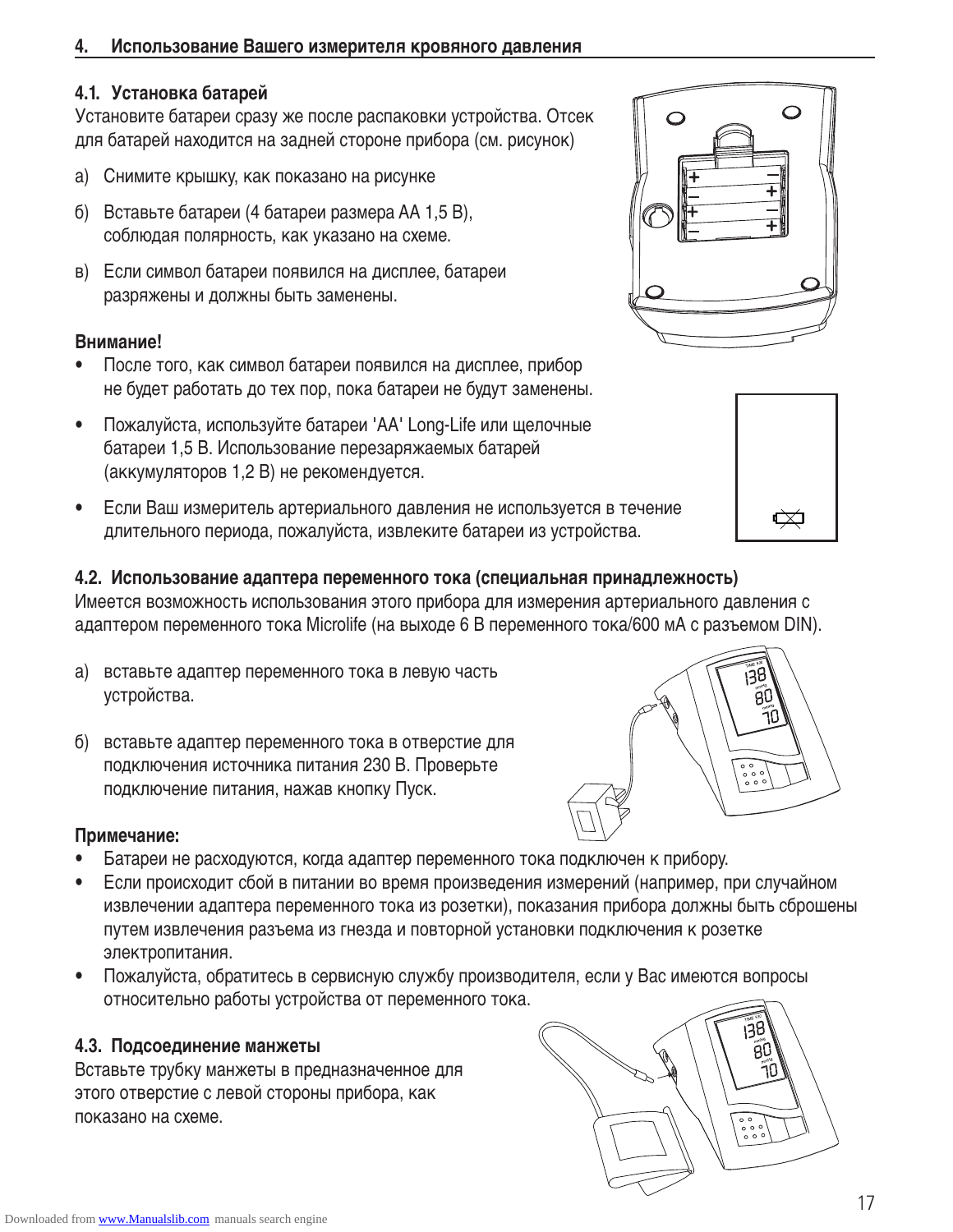# **4.4. Установка времени и даты**

Этот измеритель артериального давления автоматически записывает время и дату каждого измерения. Это очень важная информация, поскольку артериальное давление меняется в течение дня.

1. После установки новых батареек, обозначение года на дисплее начнет мигать. Вы можете установить год нажатием кнопки «**М**». Нажмите кнопку «Время» для подтверждения и перехода к установке месяца.



2. Правильное обозначение месяца может быть введено кнопкой «**М**». Нажмите кнопку «Время» для подтверждения и перехода к установке числа.



- 3. Выполняя приводимые выше инструкции, установите день, часы и минуты.
- 4. После установки минут и нажатия кнопки «Время» на экране появятся дата и время.
- 5. Если нужно изменить дату и время, нажмите кнопку «Время» примерно на 3 секунды, пока не начнет мерцать число года. После этого можно ввести новые значения, как это описано выше.

# **5. Выполнение измерений**

# **5.1. Перед тем, как выполнить измерение**

- Избегайте приема пищи, курения и любой формы физического напряжения перед измерениями. Все эти факторы влияют на результат измерений. Попробуйте найти время и отдохнуть, сидя в кресле в спокойной атмосфере в течение приблизительно десяти минут перед измерениями.
- Снимите любую одежду, которая плотно прилегает к плечу.
- Всегда производите измерения на одной и той же руке (обычно левой, если Вы правша).
- Выполняйте измерения регулярно в одно и то же время суток, поскольку артериальное давление меняется в течение дня.

# **5.2. Часто встречающиеся ошибки**

**Примечание:** Сравнительные измерения артериального давления всегда требуют одинаковых условий проведения! Это обычно условия покоя.

- Все попытки пациента опереть руку могут увеличить артериальное давление. Удостоверьтесь, что Вы находитесь в комфортном, расслабленном положении и не активизируете никаких мышц в руке, на которой производятся измерения, во время измерения. При необходимости обопритесь рукой о подушку.
- Если артерия руки находится на уровне значительно выше или ниже сердца, будут получены недостоверные показания. Каждые 15 см разницы в высоте приведут к ошибке измерений в 10 мм ртутного столба.
- Слишком узкая или короткая манжета приведет к недостоверным значениям измерений. Подбор подходящей манжеты является чрезвычайно важным. Размер манжеты зависит от окружности руки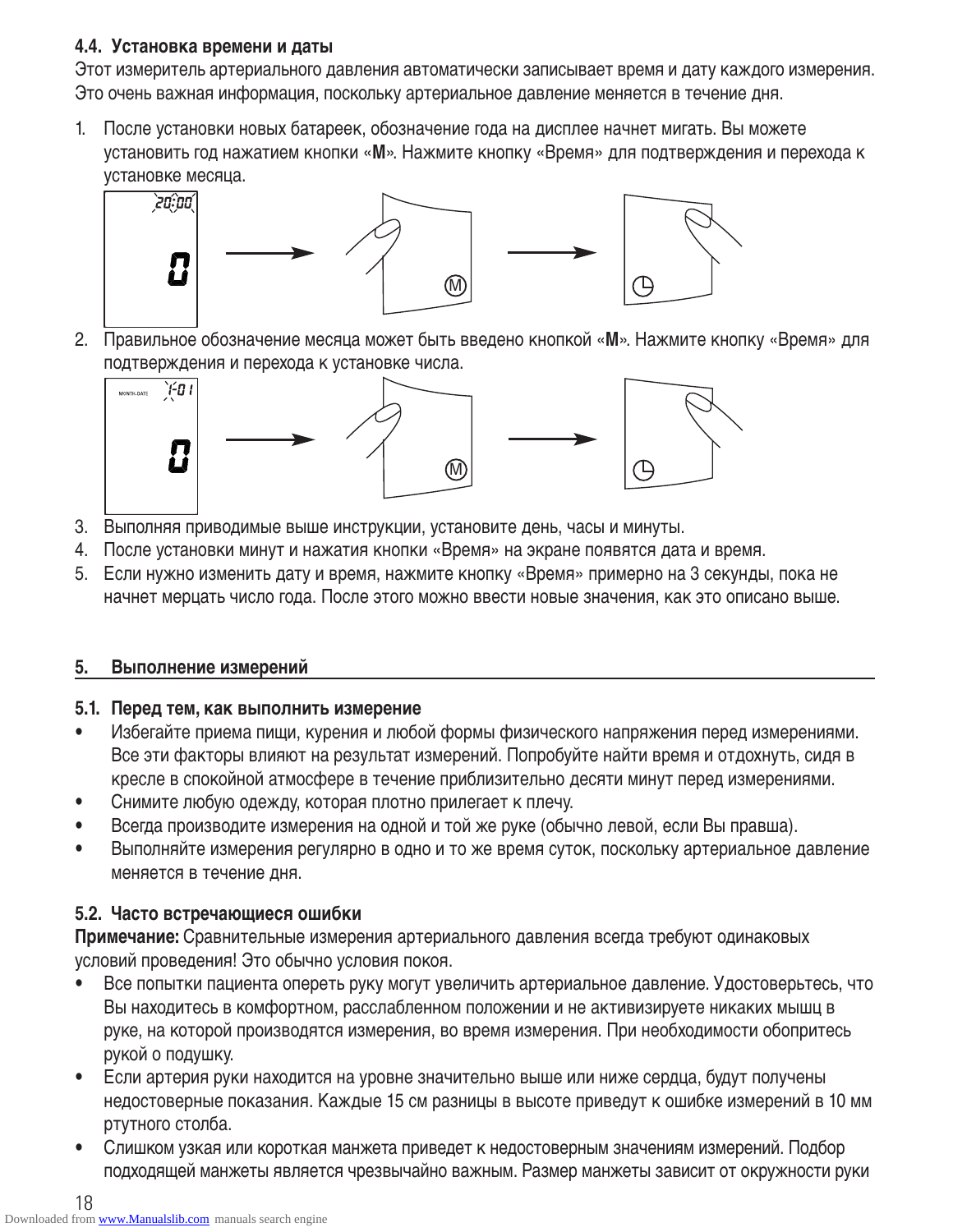(измеренной в середине). Допустимый диапазон напечатан на манжете. Если он не подходит для использования Вами, пожалуйста, обратитесь в сервисную службу производителя. **Примечание: Используйте только получившие одобрение после клинических испытаний манжеты Microlife!** 

• Свободная манжета или выступающие боковые воздушные карманы вызывают получение недостоверных значений измерений.

#### **5.3. Наложение манжеты**

- a) Натяните манжету на левую руку так, чтобы трубка смотрела в направлении нижней части руки.
- б) Затяните манжету на руке, как показано на рисунке. Удостоверьтесь в том, что нижний край манжеты находится на расстоянии приблизительно 2 - 3 см выше локтевого сгиба и что резиновая трубка выходит из манжеты с внутренней стороны руки.
- в) Затяните свободный конец манжеты и застегните манжету, соединив застежку «липучка».
- г) Манжета должна прилегать к верхней части руки таким образом, чтобы можно было просунуть 2 пальца между манжетой и верхней частью руки. Любая часть одежды, которая может сжимать руку (например, пуловер) должна быть снята.
- д) Закрепите манжету при помощи застежки «липучка» таким образом, чтобы она располагалась комфортно и не была слишком тесной. Положите руку на стол (ладонью вверх) так, чтобы манжета находилась на уровне сердца. Удостоверьтесь в том, что трубка не перекручена.

**Комментарий:** Если манжету невозможно надеть на правую руку, ее также можно надевать на левую. Однако, все измерения должны проводиться на одной и той же руке.

# **5.4. Процедура измерения**

После того как Вы правильно укрепили манжету, можно начать измерение:

- a) Нажмите кнопку «Пуск». Манжета начнет накачиваться при помощи насоса. Повышающееся давление в манжете показано на дисплее.
- б) После того, как было достигнуто подходящее давление накачки манжеты, насос останавливает свою работу и давление постепенно падает. Давления манжеты отображаются на дисплее. В том случае, когда давление накачки не является достаточным, измеритель давления производит заново накачку манжеты до более высокого уровня давления.
- в) Когда прибор обнаруживает сердечное сокращение, значок, изображающий сердце, начинает вспыхивать и звуковой сигнал раздается при каждом новом сердечном сокращении.
- г) Более длительный звуковой сигнал раздается, когда измерение давления завершено.Теперь на дисплее отображаются систолическое и диастолическое давления и частота пульса.
- д) Значения измерений остаются на дисплее до тех пор, пока Вы не выключите прибор. Если в течение 5 минут не будет нажато ни одной кнопки, прибор отключается для того, чтобы сохранить энергию батарей.













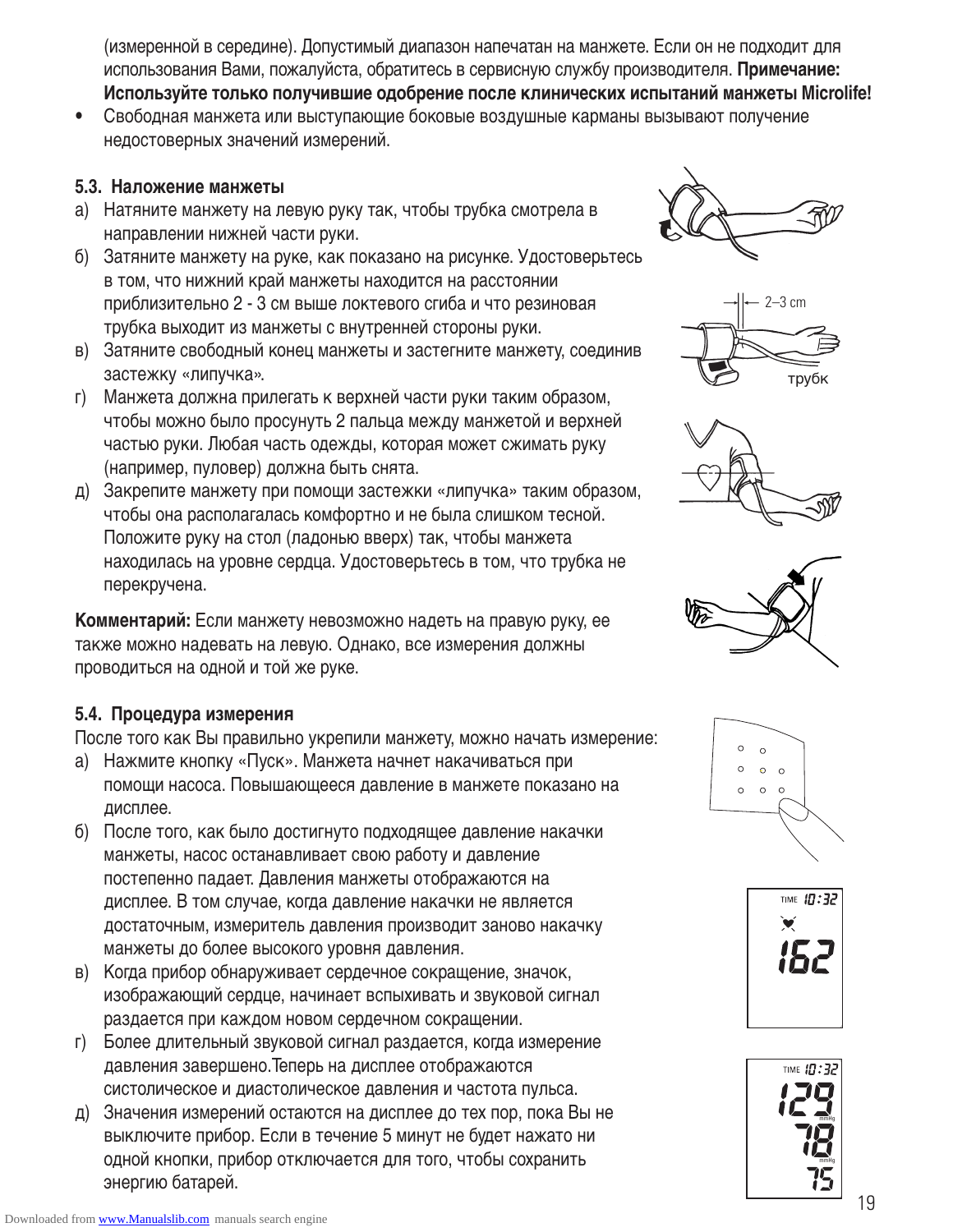Если по какой-то причине возникает необходимость в прерывании измерения артериального давления (например, пациент себя плохо чувствует), в любое время может быть нажата кнопка «Пуск». Устройство автоматически снижает давление в манжете.

#### **5.6. Память - вызов измерений**

Этот измеритель кровяного давления автоматически сохраняет результаты последних 30 измерений. При нажатии кнопки «**М**» на дисплее один за другим начнут появляться результаты последних измерений.



# **5.7. Память Р - сброс всех измерений Внимание!**

Перед тем, как Вы удалите все показания, хранящиеся в памяти, убедитесь в том, что в будущем они Вам не понадобятся. Ведение записей в письменной форме может предоставить дополнительную информацию для Вашего доктора.

Для того, чтобы удалить все хранящиеся в памяти значения, нажимайте на кнопку «**М**» в течение как минимум 7 секунд. На дисплее отобразится символ «CL» и раздадутся 3 звуковых сигнала, обозначающих удаление хранящихся в памяти сообщений.

# **6. Сообщения об ошибках/неисправная работа**

Если во время измерения происходит ошибка, измерение прерывается и отображается соответствующий код ошибки. (Пример ошибки No. 1)

| Ошибка №          | Возможная причина(ы)                                                            |
|-------------------|---------------------------------------------------------------------------------|
| <b>IERR1</b>      | Систолическое давление было определено, но затем давление в манжете упало ниже  |
|                   | 20 мм рт. ст. Трубка могла отсоединиться после того, как систолическое давление |
|                   | было измерено. Дальнейшие возможные причины: Пульс не мог быть определен.       |
| IERR <sub>2</sub> | Неестественные скачки давления ухудшают результат измерения. Возможная          |
|                   | причина: Рука двигалась во время измерения (артефакт).                          |
| <b>IERR3</b>      | Накачивание манжеты длилось слишком долго. Манжета установлена неправильно      |
|                   | или подсоединение шланга не герметично.                                         |

20 Downloaded from [www.Manualslib.com](http://www.manualslib.com/) manuals search engine



(MR30: Значение последнего измерения) (MR29: Значение измерения перед MR 30)







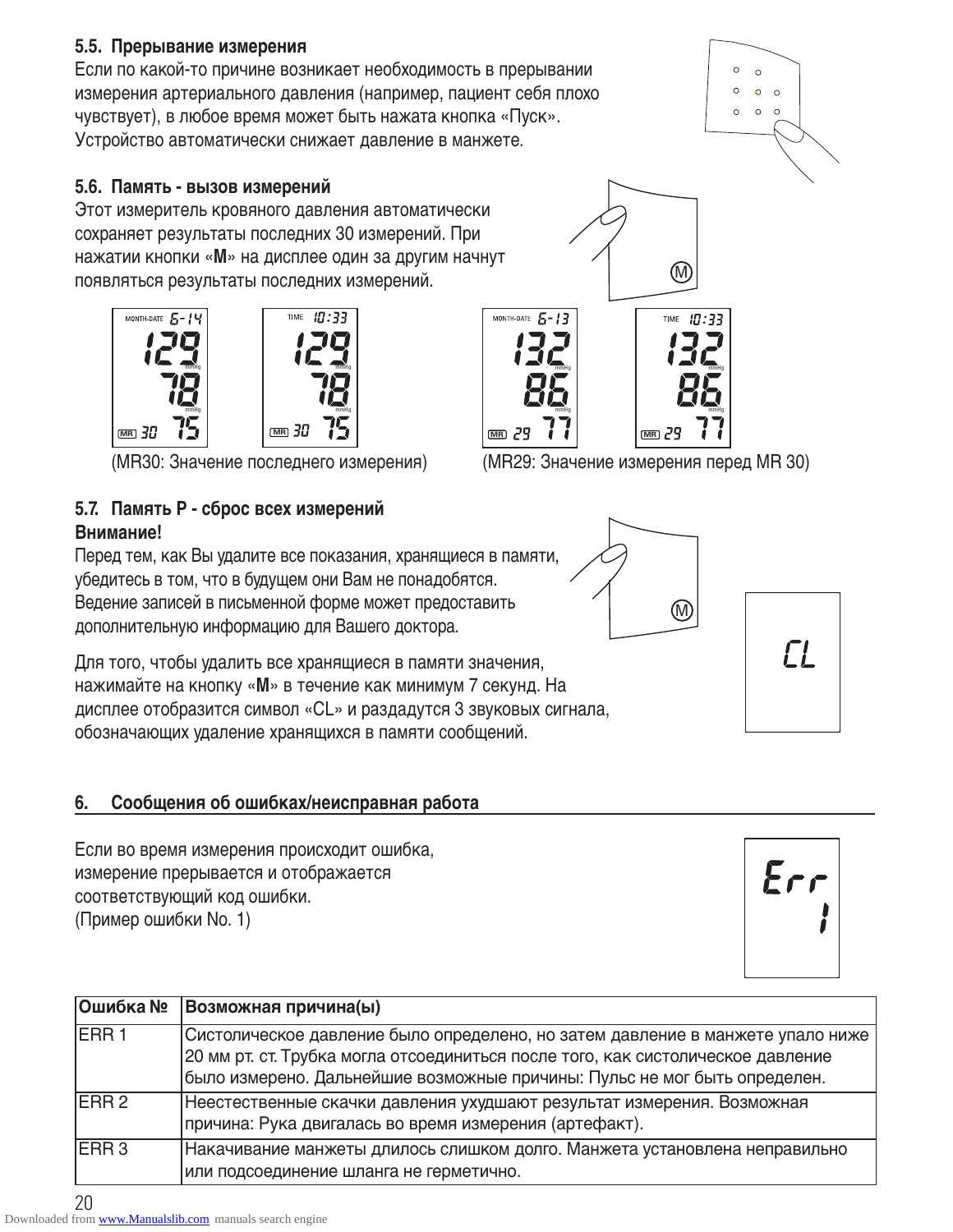| Ошибка №     | Возможная причина(ы)                                                                                                                                                                                                                               |
|--------------|----------------------------------------------------------------------------------------------------------------------------------------------------------------------------------------------------------------------------------------------------|
| <b>IERR5</b> | Измеренные значения выявили неприемлемую разницу систолического и<br>диастолического давлений. Еще раз выполните измерения, тщательно следуя<br>указаниям. Обратитесь к лечащему врачу, если продолжаете получать необычные<br>значения измерений. |
| ĪНI          | Измеренная частота пульса выше 200 уд./мин.                                                                                                                                                                                                        |
| <b>ILO</b>   | Измеренная частота пульса ниже 40 уд./мин.                                                                                                                                                                                                         |

**Другие возможные нарушения работоспособности и возможные методы устранения неисправностей –** Если проблема произошла во время использования устройства, следующие моменты должны быть проверены и, при необходимости, меры должны быть приняты:

| <b>Неисправность</b>                                                                                                                     | Способ устранения                                                                                                                                                                                                                                                                                                                                 |
|------------------------------------------------------------------------------------------------------------------------------------------|---------------------------------------------------------------------------------------------------------------------------------------------------------------------------------------------------------------------------------------------------------------------------------------------------------------------------------------------------|
| Дисплей остается пустым, когда прибор<br>включен, хотя батарейки на месте.                                                               | Проверьте правильность полярности батареек и<br>исправьте, если необходимо.<br>2. Если на дисплее имеются необычные показания,<br>удалите батареи и замените их новыми.                                                                                                                                                                           |
| Давление не поднимается, хотя насос<br>работает.                                                                                         | Проверьте подсоединение трубки манжеты и<br>$\bullet$<br>установите правильное подсоединение при<br>необходимости.                                                                                                                                                                                                                                |
| Прибор часто отказывает при<br>измерении значений артериального<br>давления или измеренные значения<br>слишком низкие (слишком высокие). | 1. Правильно наденьте манжету на руку.<br>2. Перед началом измерения удостоверьтесь в том, что<br>манжета не прилегает слишком туго и что тесно<br>прилегающая одежда, такая как закатанный рукав, не<br>давит на руку над местом измерения. При<br>необходимости, снимите часть одежды.<br>3. Повторно измерьте давление в спокойной обстановке. |
| При каждом измерении получаются<br>различные значения, хотя прибор<br>функционирует нормально и значения<br>отображаются.                | Пожалуйста, прочтите следующую информацию и<br>$\bullet$<br>вопросы, перечисленные в разделе<br>«Распространенные источники ошибок». Повторите<br>измерение.                                                                                                                                                                                      |
| Значения артериального давления<br>отличаются от измеренных врачом.                                                                      | Запишите значения Вашего давления в течения дня и<br>обратитесь к врачу.                                                                                                                                                                                                                                                                          |

#### ☞ **Дальнейшая информация**

Уровень артериального давления подвержен колебаниям даже у здоровых людей. Важно производить сравнение значений, полученных в одних и тех же условиях в одно и то же время дня. (Спокойные условия)!

Если у Вас имеются вопросы относительно использования настоящего измерителя артериального давления, пожалуйста, пожалуйста, обратитесь в организацию, продавшую Вам прибор, или в сервисную службу производителя. Команда службы технической поддержки Microlife будет рада Вам помочь. **Никогда не предпринимайте попыток самостоятельно производить ремонт прибора!** Любое несанкционированное вскрытие прибора сделает недействительными все претензии по гарантии!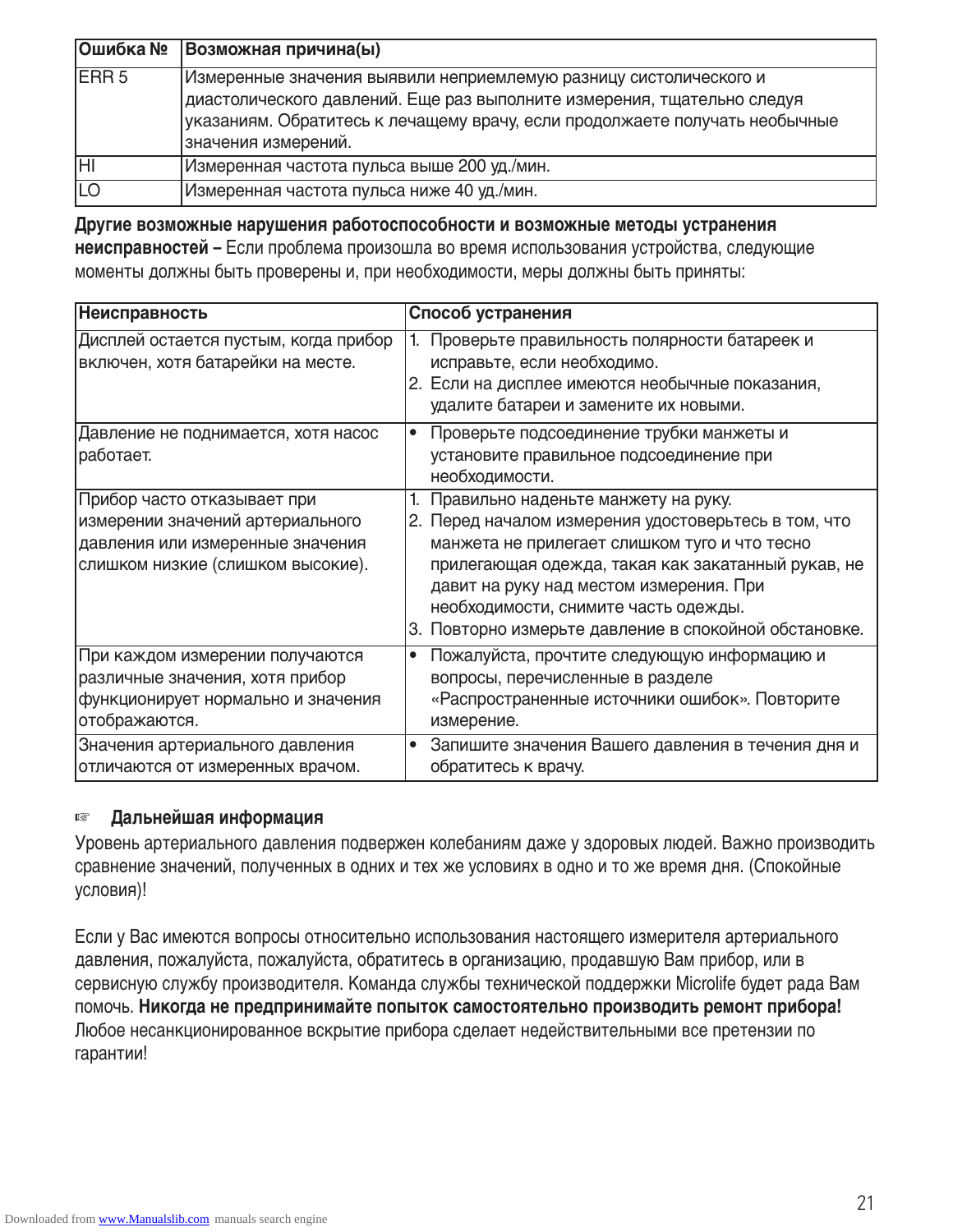# **Периодическая калибровка прибора**

Точность чувствительных измерительных приборов должна время от времени проверяться. По этой причине рекомендуем периодически, раз в два года, проверять индикацию статического давления. Более подробную информацию о проверке вы можете получить в специализированной торговой организации, в которой вы приобрели прибор.

# **8. Гарантия**

Данный измеритель кровяного давления подлежит **гарантии сроком 3 года** со дня покупки. Эта гарантия распространяется на прибор. Гарантия не распространяется на повреждения, возникшие в результате неправильного обращения, несчастных случаев, несоблюдения руководства по пользованию или изменений, совершенных в приборе третьими лицами. Гарантия действует только в случае предъявления гарантийного талона, заполненного сотрудником торговой организации.

Фамилия ответственного сотрудника и адрес торговой организации:

#### **7. Уход**

- a) Защищайте прибор от экстремальных температур, сырости, пыли и прямых солнечных лучей.
- б) В манжете находится чувствительный воздухонепроницаемый пузырь. Обращайтесь с манжетой осторожно. Следите за тем, чтобы не перекручивать и не заламывать манжету.
- в) Для чистки прибора используйте мягкую сухую ткань. Не используйте бензин, растворитель или тому подобные средства. Пятна на манжете можно осторожно удалить с помощью ткани, увлажненной мыльным раствором. **Нельзя стирать манжету в стиральной или посудомоечной машине!**
- г) Осторожно обращайтесь с соединительным воздушным шлангом. Оберегайте манжету и соединительные трубки от острых предметов.
- д) Не роняйте прибор и не применяйте в обращении с ним силу. Защищайте прибор от сильных сотрясений.
- е) **Никогда не вскрывайте прибор!** В противном случае нарушится заводская калибровка прибора!
- ж) Если аппарат не будет использоваться в течение продолжительного периода, следует извлечь из него батарейки. Не используйте батарейки по окончании указанного срока эксплуатации.









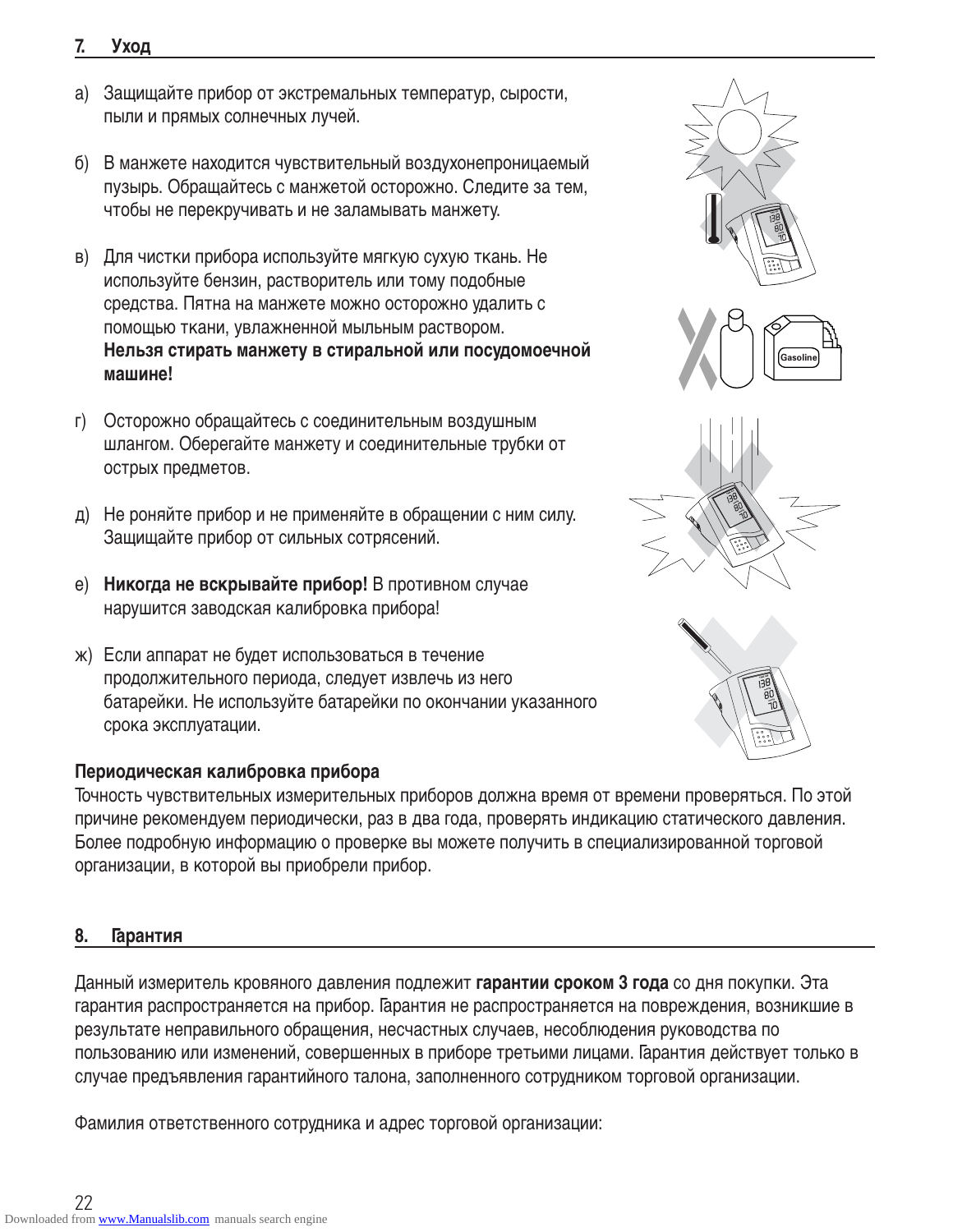| Macca:                        | 460 г (с батареями)                                     |
|-------------------------------|---------------------------------------------------------|
| Габариты:                     | 115 x 182 x 76 MM                                       |
| Температура хранения:         | $-20$ to $+50^{\circ}$ C                                |
| Влажность:                    | от 15 до 90% относительной влажности                    |
| Температура эксплуатации:     | 10 to $40^{\circ}$ C                                    |
| Дисплей:                      | ЖК-дисплей (жидкокристаллический дисплей)               |
| Метод измерения:              | осциллометрический                                      |
| Датчик давления:              | емкостный                                               |
| Диапазон измерения            |                                                         |
| сист./диаст. давление:        | от 30 до 280 мм рт. ст.                                 |
| Пульс:                        | от 40 до 200 в минуту                                   |
| Индикация давления в манжете: | 0-299 мм рт. ст.                                        |
| Память:                       | Автоматическое хранение последних 30 измерений          |
| Минимальный шаг индикации:    | 1 мм рт. ст.                                            |
| Точность:                     | давление в пределах ± 3 мм рт. ст.                      |
| Пульс:                        | $± 5$ % от фактических                                  |
| Источник питания:             | а) 4 х 1.5 V аккумуляторы; LR6, размер АА               |
|                               | б) сетевой адаптер 6 V DC 600 mA (по выбору)            |
| Манжеты:                      | Манжета размера М (22-32 см) и                          |
|                               | Манжета размера L (32-42 см)                            |
| Информация о стандартах:      | Выполнены условия предписаний EC 93/42/EWG              |
|                               | NIBP - требования: EN 1060-1 /-3 /-4 & ANSI / AAMI SP10 |

Возможны технические модификации!

#### **10. www.microlife.com**

Подробную информацию о нашей продукции и услугах можно найти на www.microlife.com

#### **Внимание!**

Регистрационное удостоверение ФC № 2006/89 от 30 января 2006 г. Согласно Закону о Защите Прав Потребителей (ст. 2, п. 5) срок службы приборов - не менее 10 лет.

Дата производства: первые три цифры серийного номера прибора. Первая и вторая цифры – неделя производства, третья – год производства.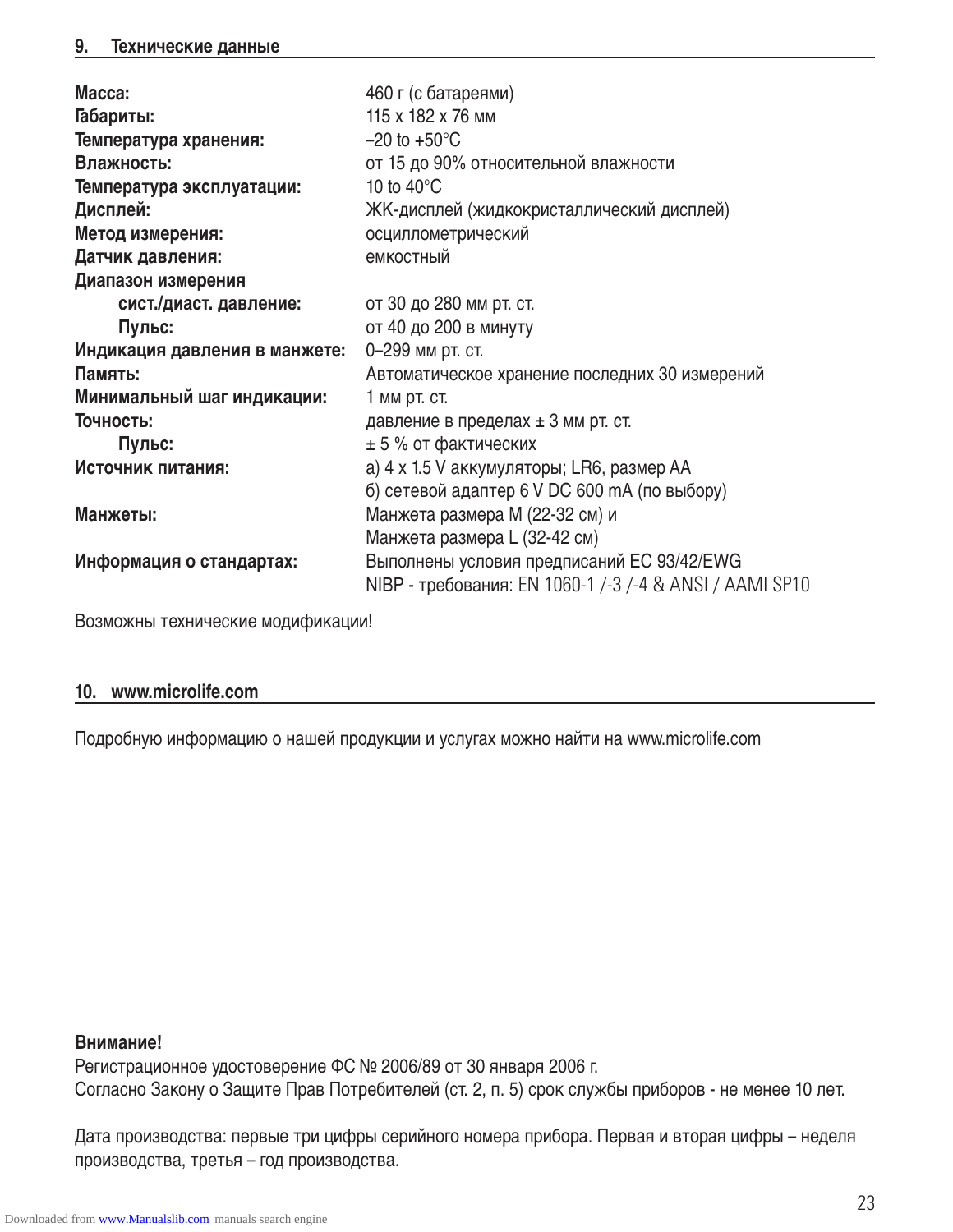# **Тонометр для вагітних**

Інструкція для користувачів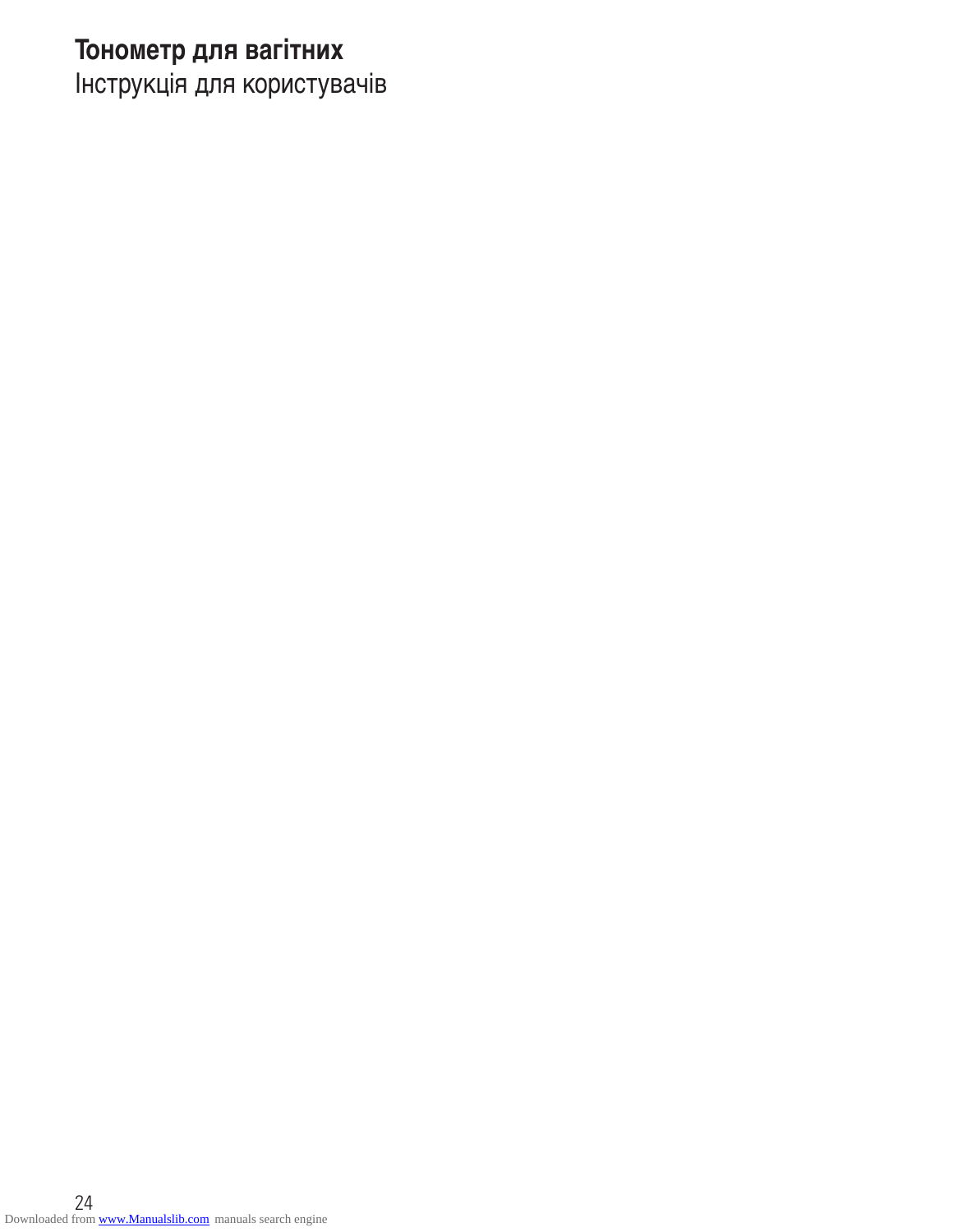# **1. Вступ**

- 1.1. Особливості
- 1.2. Важливі вказівки з самостійного вимірювання кров'яного тиску

#### **2. Важлива інформація про природу кров'яного тиску і його вимірювання**

- 2.1. Як виникає підвищений або знижений тиск?
- 2.2. Які показники тиску вважаються нормальними?
- 2.3. Що робити, якщо регулярно спостерігається підвищений чи знижений тиск

#### **3. Компоненти приладу для вимірювання тиску**

#### **4. Введення в експлуатацію приладу для вимірювання тиску**

- 4.1. Установка батарейок
- 4.2. Використовування мережного адаптера (додатковий пристрій)
- 4.3. Приєднання манжети
- 4.4. Установка часу і дати

#### **5. Здійснення вимірювань**

- 5.1. Перед тим, як здійснити вимірювання
- 5.2. Помилки, що спостерігаються найчастіше
- 5.3. Накладання манжети
- 5.4. Процес вимірювання
- 5.5. Передчасне переривання вимірювання
- 5.6. Пам'ять виклик вимірювань
- 5.7. Пам'ять Р видалення всіх показань

#### **6. Повідомлення про несправності і їхні причини**

# **7. Догляд за пристроєм та технічне обслуговування, додаткове калібрування**

#### **8. Гарантія**

#### **9. Технічні характеристики**

#### **10. www.microlife.com.ua**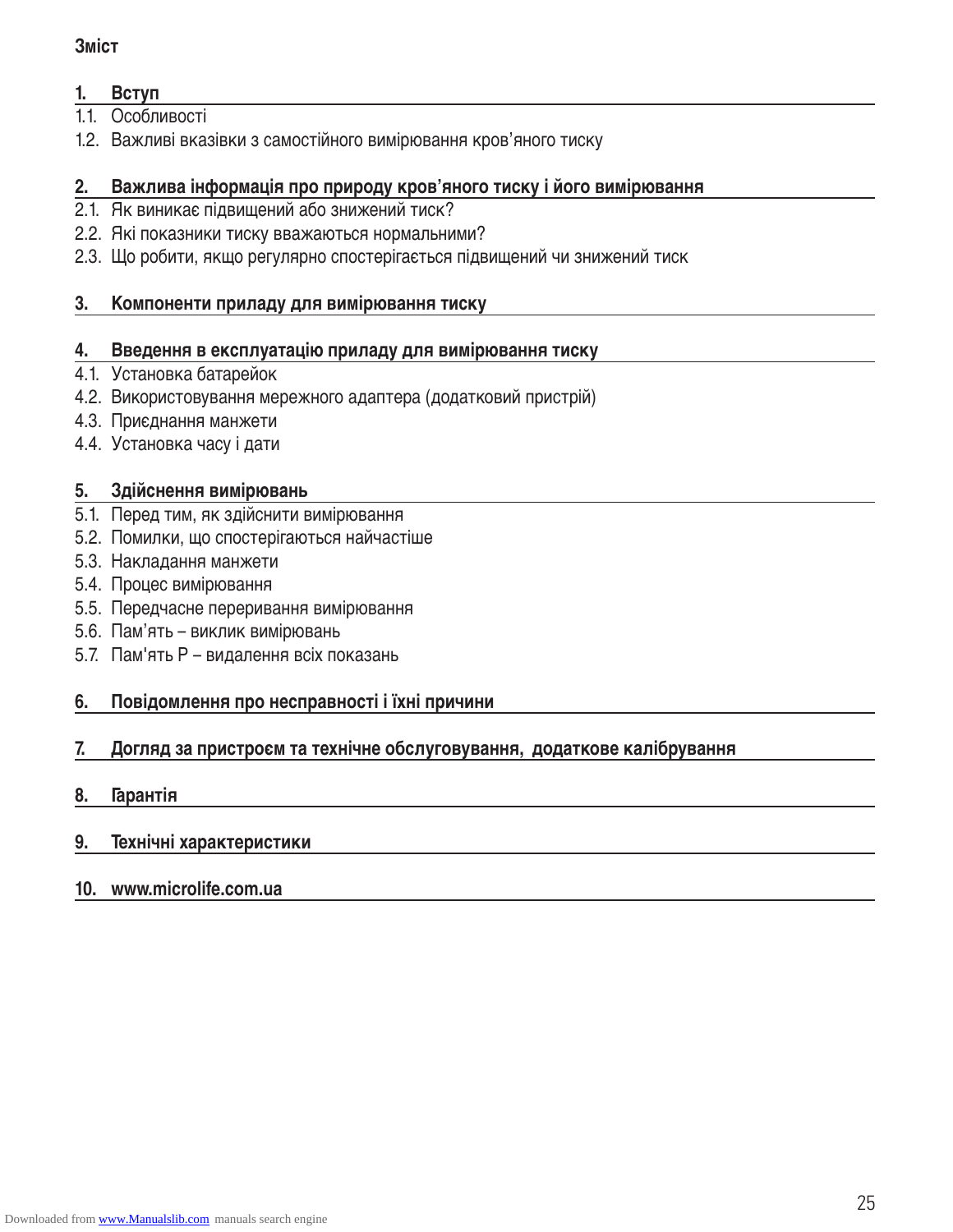# **1. Вступ**

# **1.1. Особливості**

Ваш вимірювач артеріального тиску - це компактний автоматичний електронний прилад з манжетою на плече, який швидко і точно вимірює артеріальний тиск і пульс. В цій моделі застосовується осцилометричний метод вимірювання.

До 20% жінок страждають від підвищеного артеріального тиску під час вагітності. Захворювання на пре-еклампсію або токсемію спостерігається приблизно у 5% вагітних, страждаючих від підвищеного артеріального тиску. Пре-еклампсія – це розлад, який трапляється лише під час вагітності. Його можна розпізнати по стійкому підвищенню артеріального тиску та високому рівню білка в сечі.

Прилад має надзвичайно високу точність вимірювання, доведену в клінічних умовах під час детального дослідження, проведеного проф. Ендрю Шеноном в Лікарні св. Томаса в Лондоні. Це дослідження довело надійність показань цього тонометра при вимірюванні тиску під час вагітності та при прееклампсії. В результаті він став першим тонометром, який получив дозвіл на клінічне використання з цією ціллю, і був визнаний придатним саме для вагітних жінок. Безперечно, цей прилад може використовуватися і після вагітності, а також всіма членами сім'ї.

# **Увага!**

# **1.2. Важливі вказівки з самостійного вимірювання кров'яного тиску**

- Пам'ятайте про наступне: самостійні вимірювання виконуються для **контролю**, а не встановлення діагнозу чи лікування. Показники кров'яного тиску, що привертають увагу, обов'язково повинні бути обговорені з лікарем. В жодному разі не змінюйте самостійно прописані лікарем ліки або ж їхнє дозування.
- Індикатор пульсу не призначений для контролю частоти серцевого ритму!
- У випадку розладів серцевого ритму (аритмії) можливість вимірювання тиску цим приладом повинна бути обговорена з лікарем.

# **Електромагнітні перешкоди:**

Прилад має в собі чутливі електронні компоненти (мікрокомп'ютер). Уникайте сильних електричних або електромагнітних полів в безпосередній близькості від приладу (наприклад, мобільних телефонів, мікрохвильової печі), оскільки ці поля можуть призвести до тимчасового погіршення точності вимірювання.

# **2. Важлива інформація про природу кров'яного тиску і його вимірювання**

# **2.1. Як виникає підвищений або знижений тиск?**

Рівень кров'яного тиску визначається в особливій дільниці мозку, так званому центрі кровообігу, і реґулюється ним в залежності від ситуації через посилання відповідних сигналів нервовими шляхами. Для реґулювання кров'яного тиску змінюється сила і частота серцебиття (пульс), а також ширина кров'яних судин (ширина судин змінюється маленькими м'язами у стінках судин). Рівень артеріального тиску періодично змінюється у процесі серцевої діяльності: під час «викиду крові» (систоли) значення тиску є максимальним (систолічне значення тиску), в кінці фази покою (діастоли) – є мінімальним (діастолічне значення тиску). Значення кров'яного тиску повинно перебувати в певному нормальному діапазоні, що є необхідним для запобігання деяким захворюванням.

# **2.2. Які показники тиску вважаються нормальними?**

Кров'яний тиск вважається занадто високим, якщо в стані спокою діастолічний тиск становить більше 90 мм ртутного стовпчика і/або систолічний тиск становить більше 140 мм ртутного стовпчика. В такому випадку рекомендуємо негайно звернутися до лікаря. Тривале збереження тиску на такому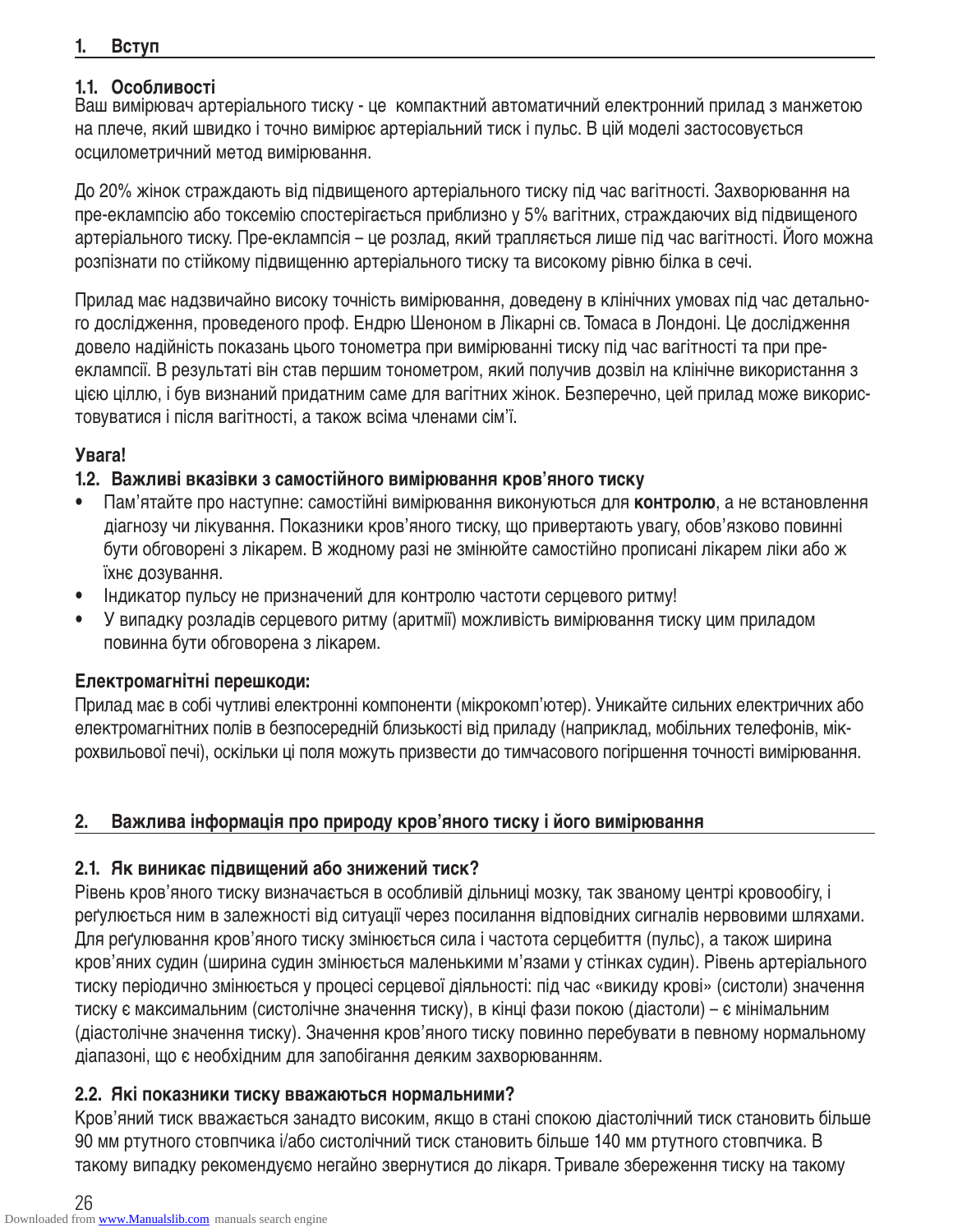рівні шкідливе для Вашого здоров'я, оскільки воно викликає проґресуюче пошкодження кровоносних судин організму.

До лікаря слід звернутися і за наявності занадто низького кров'яного тиску, а саме при систолічному тиску менше 110 мм рт. ст. і /або діастолічному тиску менше 60 мм рт. ст.

Навіть якщо виміряні показники тиску перебувають в нормі, рекомендуємо за допомогою цього приладу реґулярно контролювати свій кров'яний тиск, щоб своєчасно розпізнати можливі відхилення і здійснити необхідні дії.

Якщо Ви проходите курс лікування з реґулювання кров'яного тиску, реґулярно виконуйте вимірювання кров'яного тиску у визначені години і записуйте їх в журнал. Пізніше покажіть ці записи лікареві.

**В жодному разі не змінюйте самостійно прописані лікарем медикаменти або ж їхнє дозування.** 

Таблиця значень артеріального тиску крові (в одиницях мм.рт.ст) відповідно до класифікації Всесвітньої організації охорони здоров'я:

| Діапазон                      | Систолічний тиск | Діастолічний тиск | Дії                          |
|-------------------------------|------------------|-------------------|------------------------------|
| Гіпотонія                     | <b>НИЖЧЕ</b> 100 | нижче 60          | Консультація лікаря          |
| Оптимальний рівень            | від 100 до 120   | від 60 до 80      | Самостійний контроль         |
| Нормальний рівень             | від 120 до 130   | від 80 до 85      | Самостійний контроль         |
| Підвищений рівень             | від 130 до 140   | від 85 до 90      | Консультація лікаря          |
| М'яка гіпертонія              | від 140 до 160   | від 90 до 100     | Консультація лікаря          |
| Гіпертонія середньої важкості | від 160 до 180   | від 100 до 110    | Консультація лікаря          |
| Важка гіпертонія              | вище 180         | вище 110          | Негайно зверніться до лікаря |

**Увага!** Норми, встановлені для вагітних жінок (в мм.рт.ст):

| Діапазон          | Систолічний тиск | Діастолічний тиск  Дії |                              |
|-------------------|------------------|------------------------|------------------------------|
| Нормальний рівень | Інижче 140       | Інижче 90              | Самостійний контроль         |
| М'яка гіпертонія  | вище 140         | вище 90                | Консультація лікаря          |
| Важка гіпертонія  | вище 160         | вище 100               | Негайно зверніться до лікаря |

Reference: Prof. A.H. Shennan, St. Thomas Hospital, London

#### **2.3. Що робити, якщо регулярно спостерігається підвищений чи знижений тиск**

- a) Зверніться до лікаря.
- б) Підвищений показник кров'яного тиску (різні форми гіпертонії), що спостерігаються протягом тривалого періоду чи періоду середньої тривалості, пов'язані з суттєвими небезпеками для здоров'я. Підвищений тиск здійснює вплив на стінки кров'яних судин, котрі піддаються небезпеці пошкодження в результаті відкладень у стінках судин (атеросклероз). Внаслідок буде виникати недостатнє кровопостачання важливих органів (серця, мозку, м'язів). Окрім того, за підвищеного тиску, що тривало зберігається, виникають структурні пошкодження серця.
- в) Для виникнення підвищеного кров'яного тиску є багато причин. При цьому часто спостерігають первинну (есенційну) гіпертонію і вторинну гіпертонію. Остання спричинена неправильним функціонуванням певних органів. Стосовно можливих причин підвищеного тиску проконсультуйтеся у лікаря.
- г) Якщо в результаті лікарського контролю було встановлено підвищений кров'яний тиск, а також для профілактики (попередження) підвищеного кров'яного тиску, можна здійснити деякі заходи, котрі сприятливо впливають на рівень кров'яного тиску. Ці заходи стосуються загального способу життя:
- **А) Звички стосовно харчування**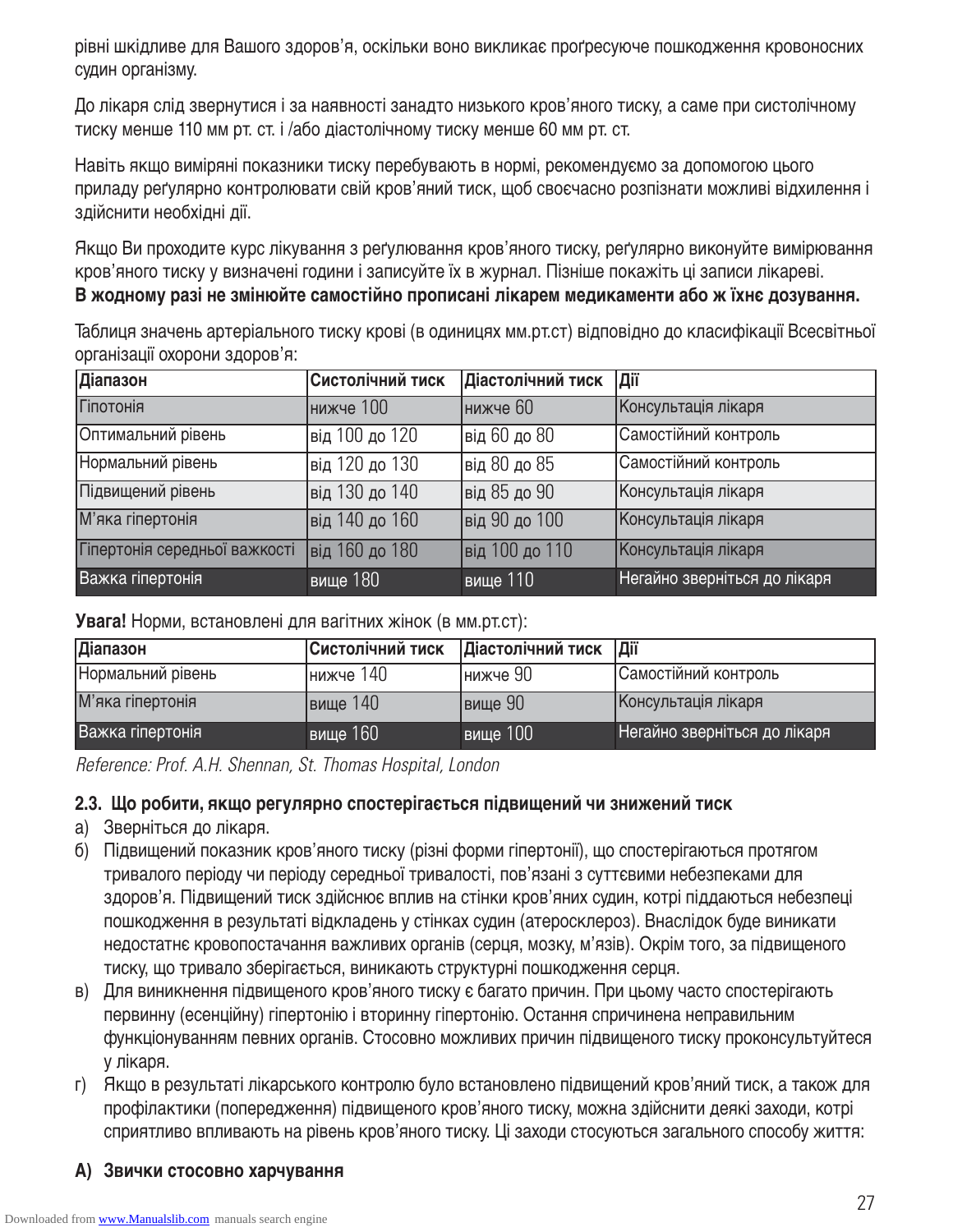- Намагайтеся підтримувати нормальну вагу, що відповідає Вашому віку. Знижуйте надмірну вагу!
- Уникайте надмірного споживання кухонної солі.
- Уникайте споживання жирних продуктів.

# **6) Попередні захворювання**

Послідовно, відповідно до рекомендацій лікаря, здійснюйте лікування наявних захворювань, наприклад: • цукрового діабету (Diabetes mellitus),

- порушень жирового обміну,
- подагри.

# **В) Паління, алкоголь і кофеїн**

- Повністю відмовтеся від паління.
- Вживайте алкоголь лише в обмеженій кількості.
- Обмежте вживання кофеїну (кави).

# **Г) Фізичний стан організму**

- Попередньо пройшовши лікарське обстеження, реґулярно займайтеся спортом.
- Віддавайте перевагу навантаженням на витривалість, а не силовим видам спорту.
- Не навантажуйте себе до повної виснаги.
- Якщо Ви маєте захворювання і/або Ваш вік більше 40 років, перед початком занять спортом зверніться до лікаря. Він дасть Вам поради стосовно імовірного виду спорту та інтенсивності занять.

# **3. Компоненти приладу для вимірювання тиску**

На ілюстрації представлено вимірювач артеріального тиску що складається з:

# **a) Основного блоку**

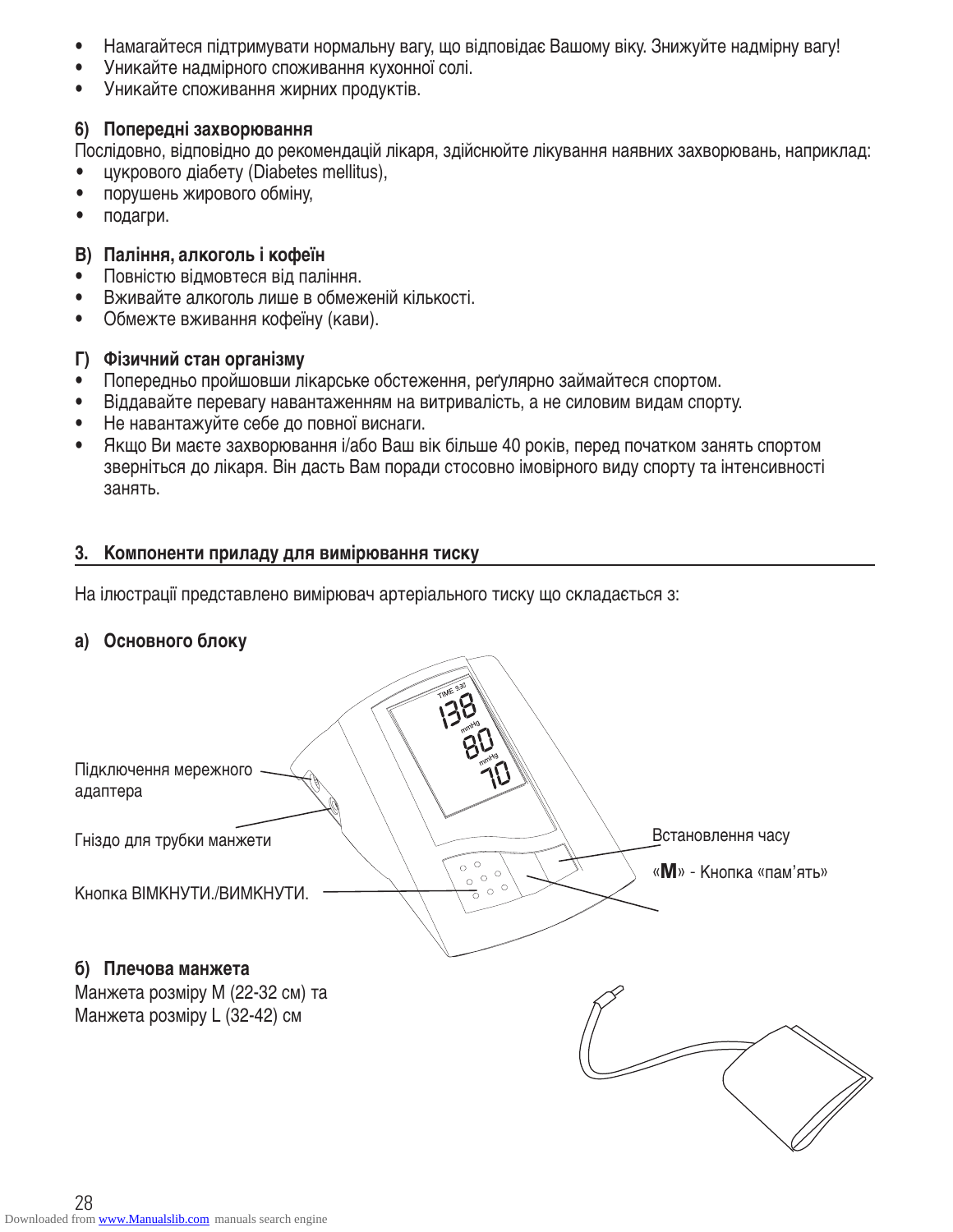# **4. Введення в експлуатацію приладу для вимірювання тиску**

# **4.1. Установка батарейок**

Після розпакування приладу передусім встановіть батареї. Відсік батарей розташований на тильному боці приладу (див. малюнок).

- a) Зніміть кришку, як показано на малюнку.
- б) Вставте батареї (4 шт. розміру АА 1,5 В), дотримуючись полярності, як указано на схемі.
- в) Якщо на дисплеї горить сигнал батарейки, то це означає, що батареї розряджені і їх треба замінити.

#### **Увага!**

- Якщо на індикаторі з'явився сигнал про батарейки, прилад не буде функціонувати до тих пір, доки батареї не будуть замінені.
- Будь ласка, використовуйте батареї «АА» Long-Life або лужні батареї 1,5 В. Використання акумуляторних батарей 1,2 В не рекомендується.
- Якщо вимірювач артеріального тиску не використовується протягом тривалого часу, будь ласка, витягніть елементи живлення з приладу.

#### **4.2. Використовування мережного адаптера (додатковий пристрій)**

Існує можливість підключення приладу до мережного адаптера Microlife (вихід 6В перемінного струму /600 мА).

- a) підключіть штекер до гнізда на тильному боці приладу.
- б) Підключіть адаптер до джерела живлення 230 В. Прилад готовий до роботи. Натисненням кнопки 0/І перевірте увімкнення приладу.

# **Попередження:**

- При підключенні адаптера батареї не витрачаються.
- Якщо під час вимірювання трапляється збій живлення (наприклад при випадковому вилученні адаптера з розетки), показання приладу необхідно скинути. Для цього слід від'єднати штекер адаптера від гнізда, а потім знов підключити.
- З питань функціонування адаптера звертайтеся до гарантійної майстерні.

# **4.3. Приєднання манжети**

Приєднайте повітряну трубку до гнізда, розташованого на лівій панелі приладу, як зазначено на малюнку.









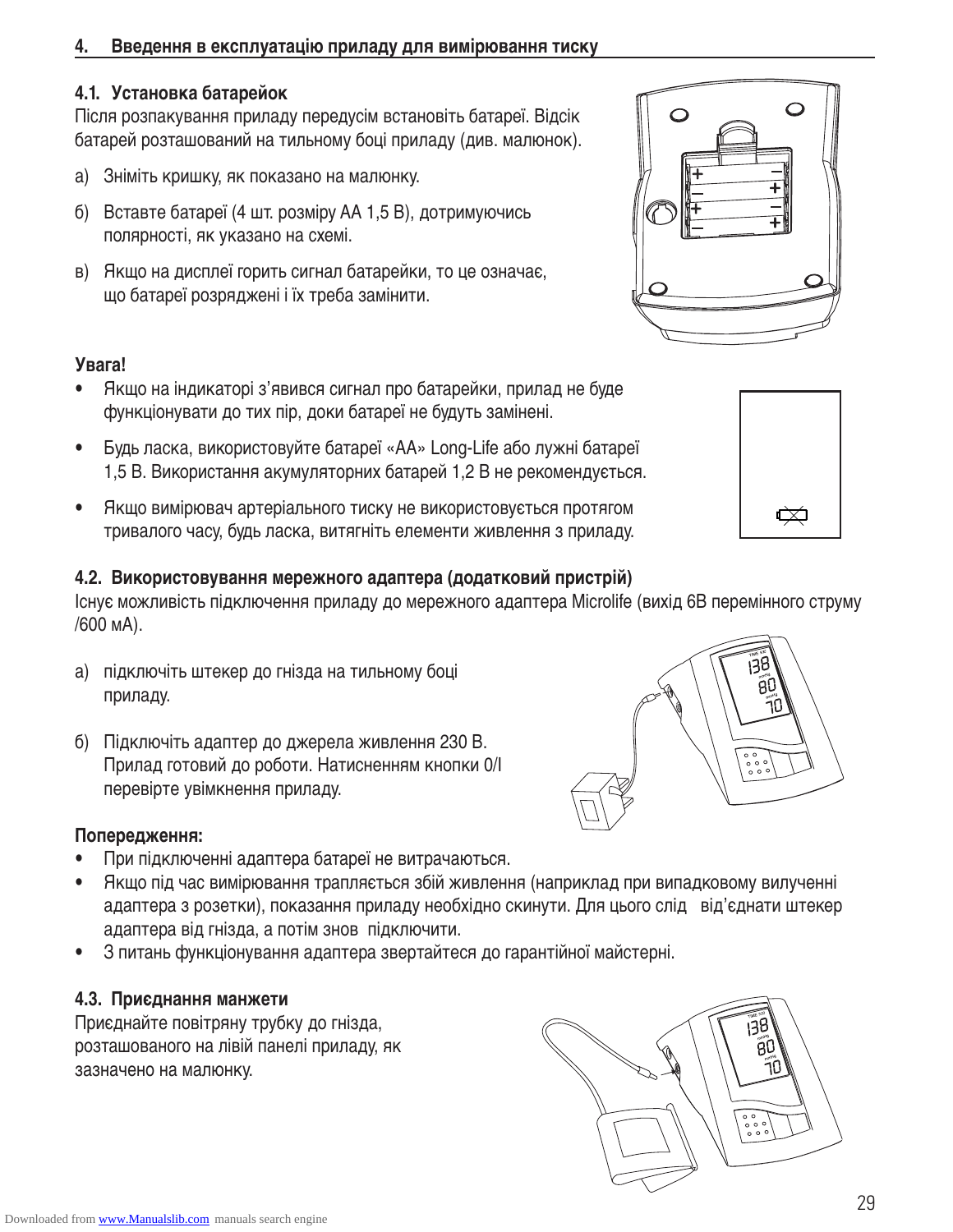# **4.4. Установка часу і дати**

Цей вимірювач артеріального тиску автоматично записує час і дату кожного вимірювання. Це дуже важлива інформація, оскільки артеріальний тиск змінюється протягом дня.

1. Після того, як було вставлено нові батареї, на дисплеї почне мигати позначка року. Ви можете встановити рік кнопкою «**М**». Натисніть кнопку «час» для підтвердження та переходьте до встановлення місяця.



2. Встановити місяць треба кнопкою «**М**». Натисніть кнопку «час» для підтвердження та переходьте до встановлення дати.



- 3. Виконуючи приведені вище інструкції встановіть день, час та хвилини.
- 4. Після встановлення хвилин натисніть кнопку «час». На екрані з'являться дата та час.
- 5. Якщо треба змінити дату та час, натисніть кнопку «час» приблизно на 3 секунди, доки число року не почне мигати. Після цього ви можете ввести нові значення, як це описано вище.

# **5. Здійснення вимірювань**

# **5.1. Перед тим, як здійснити вимірювання**

- Безпосередньо перед вимірюванням кров'яного тиску уникайте прийому їжі, паління чи усіляких інших зусиль. Всі ці фактори впливають на результати вимірювання. Спробуйте знайти час і відпочити, сидячи у фотелі приблизно 10 хвилин перед вимірюванням.
- Зніміть любу одежу яка щільно прилягає до плеча.
- Вимірюйте тиск завжди на одній і тій же руці (зазвичай лівій).
- Намагайтеся виконувати вимірювання регулярно в один і той же час доби, оскільки тиск змінюється протягом дня.

# **5.2. Помилки, що спостерігаються найчастіше**

# **Майте на увазі, що вимірювання з метою порівняння результатів, завжди мають відбуватися в однакових умовах! Як правило, у стані спокою.**

- Кожне напруження пацієнта, наприклад, спроби оперти руку може підвищити артеріальний тиск. Приділіть увагу тому, щоб тіло було приємно розслаблене і не напружуйте м'язи на руці, на котрій здійснюються вимірювання.
- Впевніться, щоб точка входу повітряної трубки у манжету містилася над ліктьовою ямкою і знаходилася на рівні серця. Якщо ця точка перебуває вище рівня серця на 15 см прилад покаже значення верхнього тиску приблизно на 10 мм ртутного стовпчика нижче справжнього значення тиску і навпаки.
- Занадто вузька або коротка манжета може призвести до неточних значень вимірювань. Вибір правильного розміру манжети є важливою умовою. Розмір манжети залежить від об'єму (радіусу)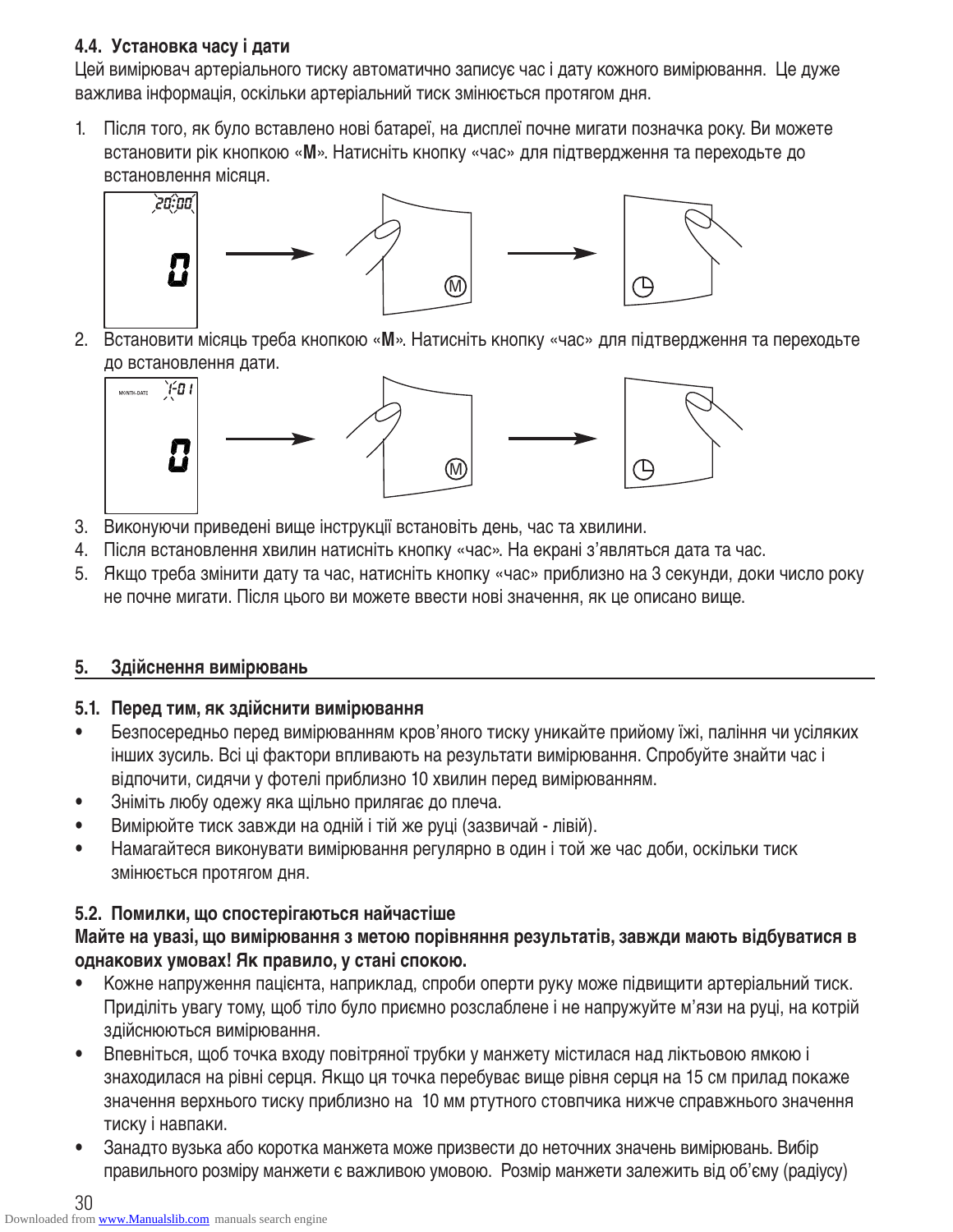вашого плеча руки, виміряного в центрі. Припустимий діапазон надруковано на манжеті. Якщо він не підходе Вам для використання, будь ласка, зверніться в торгівельну організацію. **Попередження: Використовуйте лише клінічно апробовану ориґінальну манжету Мікролайф!**

• Свободо накладена манжета або виступаючі бокові повітряні кармани призводять до отримання недостовірних результатів вимірювання.

#### **5.3. Накладання манжети**

- a) Натягніть манжету на ліву руку так, щоб повітряна трубка виходила у напрямку вашої долоні.
- б) Затягніть манжету на руці, як показано на малюнку. Переконайтесь щоб нижній край манжети розташовувався на відстані 2-3 см вище ліктьового згину руки і що резинова повітряна трубка виходить з манжети з внутрішньої сторони руки.
- в) Затягніть вільний кінець манжети і застібніть манжету, з'єднавши липучку.
- г) Манжета повинна прилягати до верхньої частини руки настільки, щоб можна було просунути 2 пальці між манжетою та верхньою частиною руки. Любу одежу, що може перетискати руку (наприклад пуловер), необхідно зняти.
- д) Покладіть руку на стіл (долонею вгору) так, щоб манжета містилася на рівні серця. Слідкуйте за тим, щоб шланг не перекручувався.

# **Важливо!**

Вимірювання можна здійснювати не лише на лівій, але й на правій руці. В будь-якому випадку всі вимірювання необхідно проводити на одній руці.

# **5.4. Процес вимірювання**

Після того, як манжета правильно розташована, можна почати вимірювання.

- a) Натисніть на кнопку «Пуск». Прилад вмикається. Вбудований мікропроцесор починає автоматично накачувати повітря у манжету, а на дисплеї буде відображуватися величина тиску в манжеті.
- б) Після того, як тиск у манжеті досягне необхідної межі тиску, почнеться автоматичне випускання повітря з манжети. швидкість зниження тиску відображується на дисплеї. В тому випадку, коли тиск накачування не достатній, вимірювач тиску проводить додаткову накачку повітря в манжету до більш високого рівня тиску.
- в) Коли приладом буде виявлено серцеве скорочення, на дисплеї з'явиться символ ♥ і виникає звуковий сигнал у ритмі серцевого пульсу.
- г) Довгий звуковий сигнал означає завершення вимірювання. На дисплеї відображується значення артеріального тиску і пульсу.
- д) Значення вимірювань залишаються на дисплеї доки Ви не вимкнете прилад. Якщо протягом 5 хвилин жодна кнопка не буде натиснута, пристрій вимикається автоматично, щоб зберегти енергію батарей.













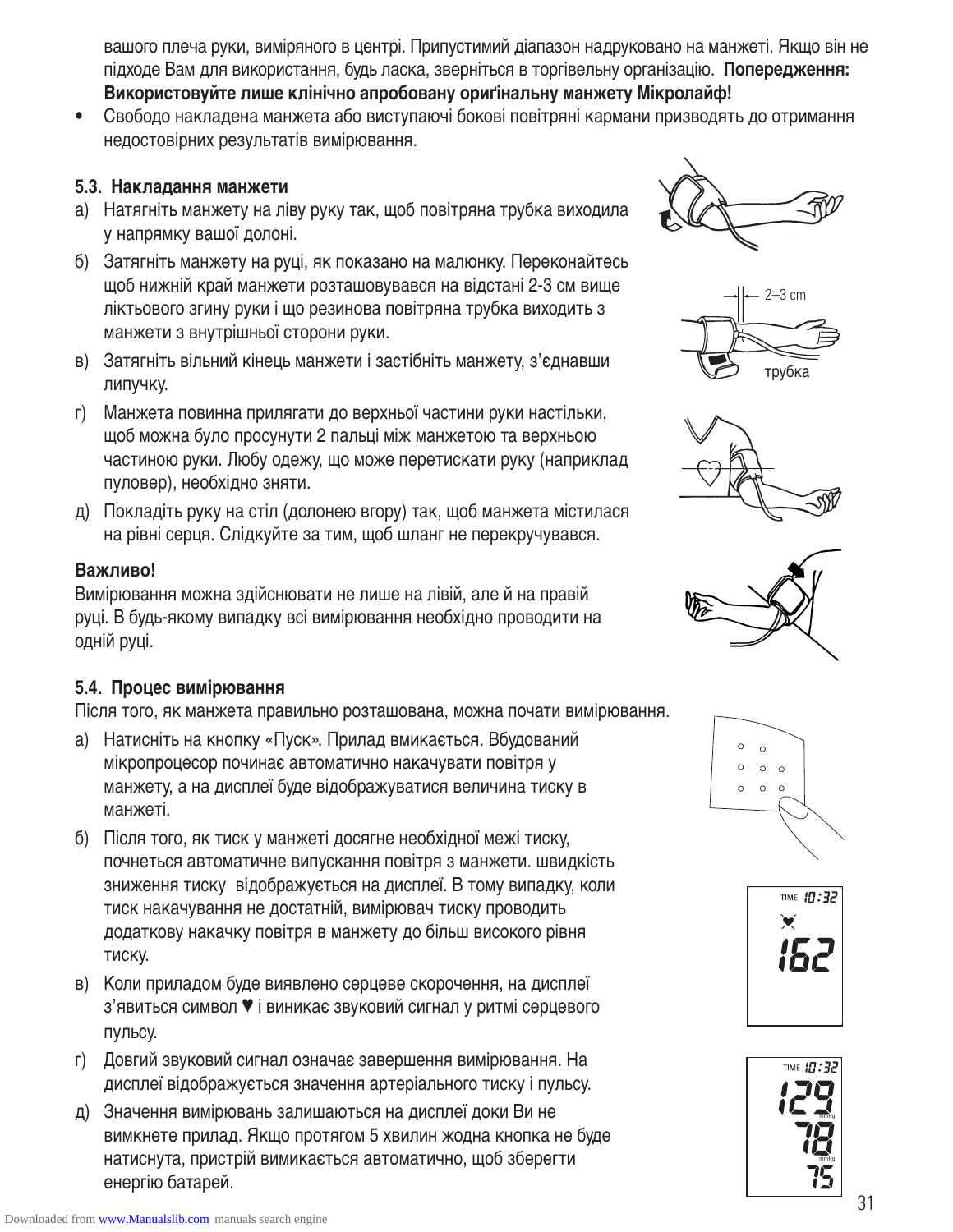# **5.5. Передчасне переривання вимірювання**

При необхідності перервати вимірювання (наприклад, пацієнт погано себе почуває) натисніть кнопку «Пуск». Прилад автоматично випустить повітря з манжети.

# **5.6. Пам'ять – виклик вимірювань**

Приклад автоматично запам'ятовує результати останніх 30 вимірювань. При натисканні кнопки «**М**», результати останніх вимірювань почнуть з'являтись на дисплеї одне за одним.



# **5.7. Пам'ять Р – видалення всіх показань Увага!**

Перед тим, як ви видалите всі показання, що зберігаються в пам'яті, переконайтесь в тому, що вони Ван не знадобляться. Ведення письмових записів може надати вашому лікареві додаткову інформацію.

Для того щоб видалити всі показання, що зберігаються в пам'яті, натискайте кнопку «**М**» протягом якнайменше 7 секунд. На дисплеї буде відображено символ «**CL**» і пролунають 3 звукових сигнали, що означають видалення інформації, яка зберігалась в пам'яті.

# **6. Повідомлення про несправності і їхні причини**

Якщо під час вимірювання виникає помилка, вимірювання переривається і відображується відповідний код помилки. (Приклад помилки № 1)

|                  | № несправності Можливі причини                                                                                                                                                                                                           |
|------------------|------------------------------------------------------------------------------------------------------------------------------------------------------------------------------------------------------------------------------------------|
| <b>IERR1</b>     | Систолічний тиск визначено, але потім тиск у манжеті впав до менше, ніж 20 мм<br>ртутного стовпчика. Трубка могла від'єднатися після того, як систолічний тиск<br>було виміряно. Подальші можливі причини: Пульс не міг бути визначеним. |
| <b>IERR 2</b>    | Повідомлення про нестабільний тиск, через те, що Ви рухалися під час<br>вимірювання.                                                                                                                                                     |
| ERR <sub>3</sub> | Накачування манжети тривало занадто довго. Манжету встановлено<br>неправильно або шланг підключено негерметично.                                                                                                                         |



(MR30: Значення останнього вимірювання) (MR29: Значення вимірювання перед MR30)





 $\circ$  $\circ$  $\circ$  $\circ$  $\circ$ 

 $\circ$ 

| Er<br>i. |
|----------|
|----------|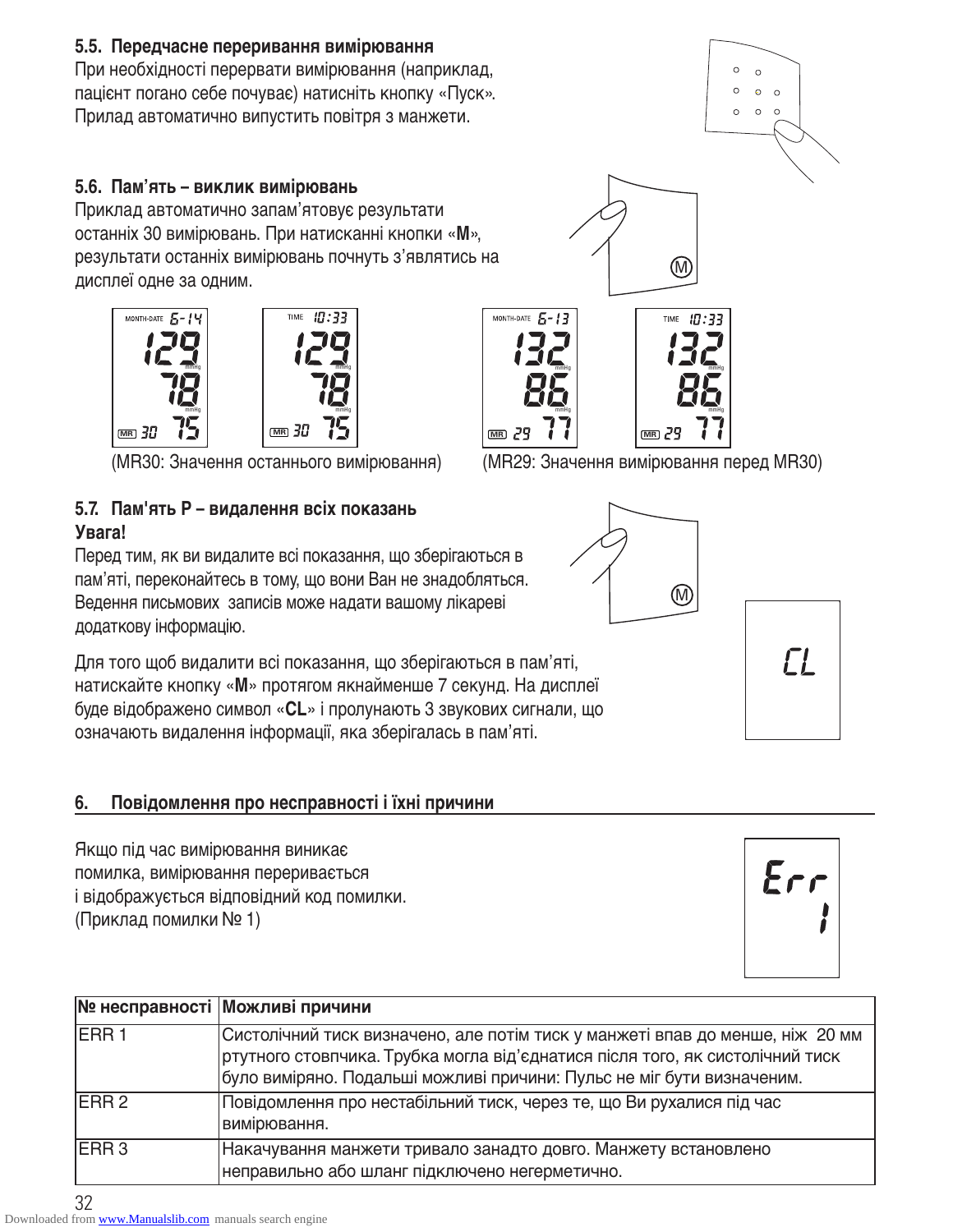|               | № несправності Можливі причини                                                                                                                                                                                                                |
|---------------|-----------------------------------------------------------------------------------------------------------------------------------------------------------------------------------------------------------------------------------------------|
| <b>IERR 5</b> | Виміряні значення виявили неприйнятну різницю систолічного та діастолічного<br>тисків. Ще раз виконайте вимірювання докладно керуючись вказівками.<br>Зверніться до лікаря, якщо продовжуєте отримувати незвичайні результати<br>вимірювання. |
| lнı           | Виміряна частота пульсу вище 200 уд./хв.                                                                                                                                                                                                      |
| <b>LO</b>     | Виміряна частота пульсу нижче 40 уд./хв.                                                                                                                                                                                                      |

**Інші можливі несправності і їхнє усунення –** Якщо під час користування пристроєм виникли несправності, необхідно перевірити наступні пункти і за необхідності здійснити наступні заходи:

| Несправність                                                                                                       | <b>Усунення</b>                                                                                                                                                            |
|--------------------------------------------------------------------------------------------------------------------|----------------------------------------------------------------------------------------------------------------------------------------------------------------------------|
| При увімкненні приладу на дисплеї нічого<br>не висвічується, незважаючи на те, що<br>батарейки нові.               | Перевірте правильність установки батарейок<br>(полярність).<br>2. Якщо на дисплеї незвичайні показники - дістаньте<br>батарейки та замініть їх новими.                     |
| Тиск не підвищується, незважаючи на те,<br>що повітря накачується.                                                 | Перевірте підключення трубки до манжети.<br>٠                                                                                                                              |
| Прилад не виміряв Ваш тиск, або його<br>показники не звичні для Вас.                                               | 1. Правильно одягніть манжету на руку.<br>2. Звільніть руку від одягу, якщо він заважає<br>вимірюванню або ж стискає руку.<br>3. Повторіть вимірювання у спокійному стані. |
| У декількох послідовно виконаних<br>вимірюваннях спостерігається розбіжність,<br>хоча прилад функціонує нормально. | Будь ласка, перечитайте розділ «Помилки, що<br>$\bullet$<br>спостерігаються найчастіше».                                                                                   |
| Показання, зроблені пристроєм вдома<br>відрізняються від зафіксованих лікарем.                                     | Запишіть показання приладу у різний час доби і<br>$\bullet$<br>проконсультуйтеся з лікарем.                                                                                |

#### ☞ **Інша інформація:**

Рівень кров'яного тиску має властивість коливатися і у здорових людей. Важливо здійснювати порівняння значень, отриманих в одних і тих же умовах і в один і той же час дня. (У стані спокою!)

Якщо в Вас є питання стосовно використання цього приладу, будь ласка, зверніться у найближчій сервісний центр Мікролайф. Команда служби технічної підтримки Мікролайф буде рада допомогти Вам. **В жодному випадку не намагайтеся самостійно ремонтувати прилад!** У випадку самостійного розкривання приладу гарантія втрачає силу!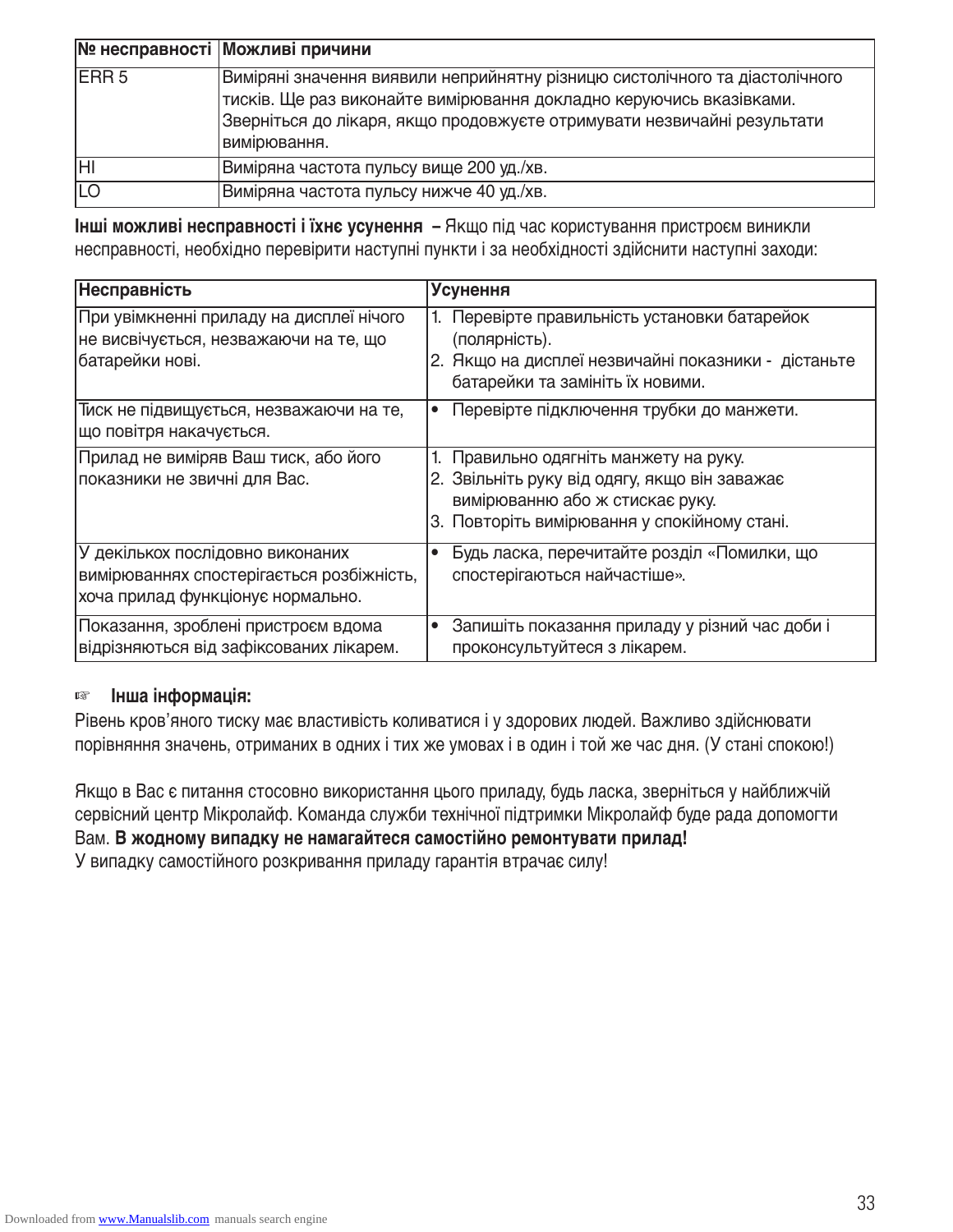#### **7. Догляд за пристроєм та технічне обслуговування, додаткове калібрування**

- a) Захищайте прилад від екстремальних температур, сирості, пилу і прямих сонячних променів.
- б) В манжеті знаходиться чутливий повітронепроникний пузир. Поводьтеся з манжетою обережно. Слідкуйте за тим, аби не перекручувати і не заламувати манжету.
- в) Для очищування приладу використовуйте м'яку суху тканину. Не застосовуйте бензин, розчинник або подібні засоби. Плями на манжеті можна обережно видалити за допомогою тканини, зволоженої мильним розчином. **Не можна прати манжету у пральній машині!**
- г) Поводьтеся обережно з повітряним шлангом. Оберігайте манжету і з'єднувальні трубки від гострих предметів.
- д) Не упускайте приладу і не застосовуйте при поводженні з ним силу. Захищайте прилад від сильного струсу.
- е) **Ніколи не розкривайте прилад!** У такому разі порушиться заводське калібрування приладу!
- ж) Якщо прилад не буде використовуватися на протязі тривалого часу, слід витягнути з нього батарейки. Не використовуйте батарейки після вказаного терміну використання.

# **Періодичне калібрування приладу:**

Точність чутливих вимірювальних приладів повинна час від часу перевірятися. З цієї причини рекомендується періодично, раз на два роки перевіряти індексацію статичного тиску. Більш докладну інформацію про перевірку можна отримати в спеціалізованій торговельній організації, де було придбано прилад.

#### **8. Гарантія**

На прилад для вимірювання тиску **надається 3 роки** гарантії від дня купівлі. Ця гарантія поширюється на прилад. Гарантія не поширюється на пошкодження, що виникли в результаті неправильного поводження, нещасних випадків, недотримання інструкції для користувачів або ж змін, що здійснені в приладі третіми особами. Гарантія діє лише у випадку надання гарантійного талону, заповненого працівником торговельної організації.

Прізвище відповідального працівника і адреса торговельної організації: